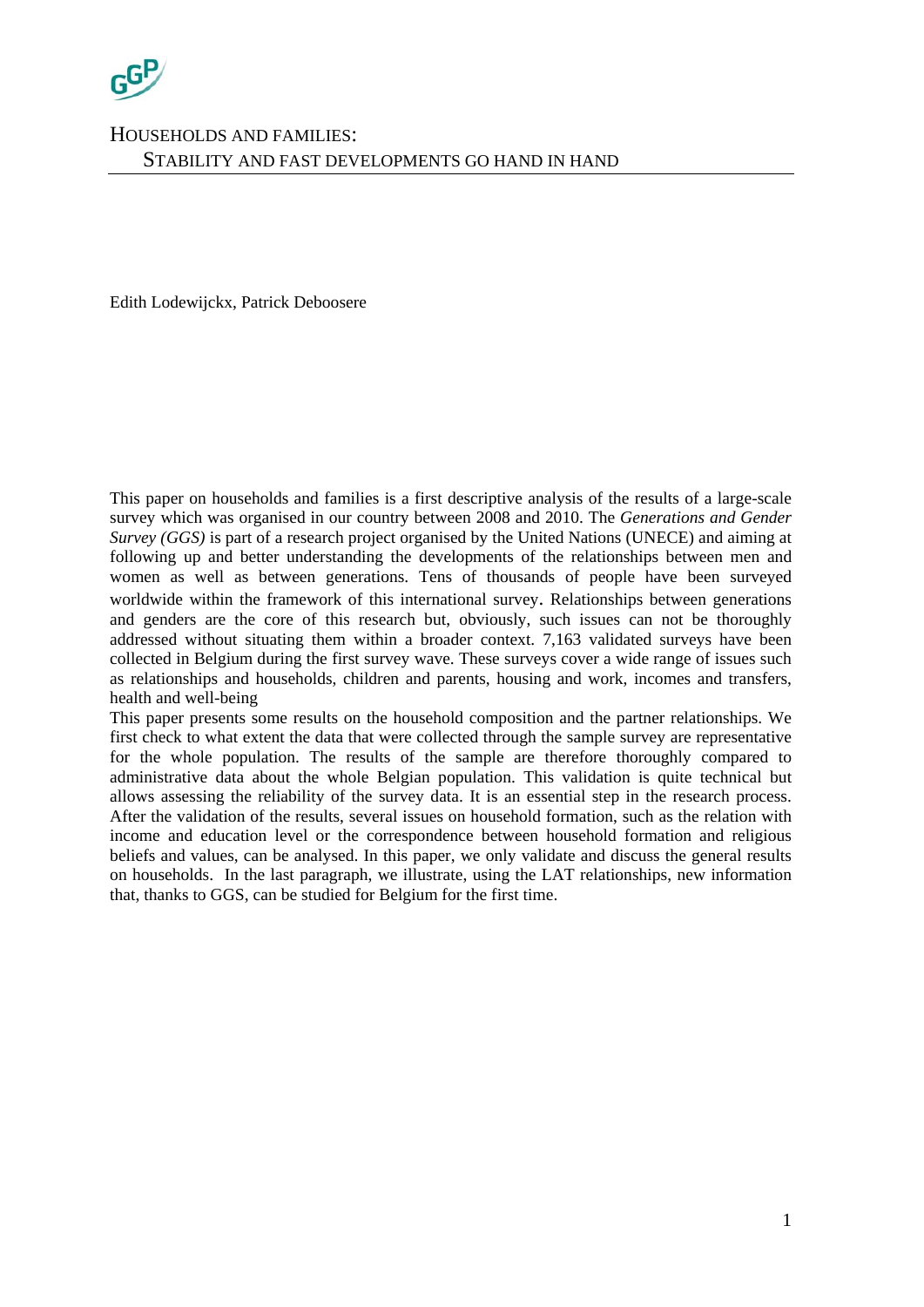

## **1. Why should data on households be collected?**

The last decades have seen major changes in the way family life is organised in all European countries. In the past, people more often lived a standard life course: people left the parental home to get married and have children. Parents who experienced the home-leaving of their children entered an 'empty nest' phase of life. Becoming widowed was the most important reason for partnership dissolution and marked, especially for older women, the beginning of a period of solitary life. Things changed gradually and the timing of all theses events shifted to older ages. Moreover, more and more women worked outside the house. More and more partnerships were dissolved because of a separation or a divorce. The standard life course became a multiple-choice life course. Nowadays, leaving the parental home is no longer necessarily associated with going to live with a partner. People postpone marriage and childbearing or decide not to get married or to have children at all. People also live with a partner or have children outside marriage. People no longer live together "till death us do part". At the same time, values and standards are changing. Gender relationships are subject to other requirements and the relationships between parents and children are modifying. The population is aging. The international migration is increasing. Mobility is increasing as a result of the changing labour market.

All those changes affect the size and composition of the households. The number of households increases as the size of households diminishes. Stem families (households made up of several families with blood ties) are becoming rare and the traditional core families (married couples with children) are more and more replaced by other kinds of households such as one-person households, non-marital cohabitation, with or without children, single-parenthood, stepfamilies and blended families, "Living Apart Together" (LAT) and "Living Apart Together At Parents home" (LATAP) relationships. The classical administrative statistics provide insufficient information about this kind of households. Such information can only be obtained through large-scale surveys such as the Generations and Gender Survey (GGS).

People more and more often belong to more than one household at the same time. Children of separated parents can either live exclusively with their mother/father or live alternately with their mother and their father. Some young adults live at the parental home during the weekend and somewhere else on weekdays. People with a LAT-relationship live together some days and nights but still have two addresses. Partners can live partially apart because of working conditions for example or a prolonged stay in an institution. People who cannot live independently can move from one household of family members to another. Identifying people with multiple places of residence becomes more and more important to describe the living arrangements of children and adults (Toulemon, 2008). The GGS survey allows identifying the people belonging to several households.

GGS also addresses two other important aspects of the household: the interactions between household members and the networks of household members with people from outside the household. Support and exchange of goods can also occur to a large extent between people who do not belong to the same household. In case of separation for example, parents can both partially care for the children. Or, children can provide informal care to their elderly parents without living at the same address. Classical statistics provide only little information on such networks.

Studies on changes in number, size and composition of households and the subsequent changes in living arrangements of specific population sub-groups are not only important in purely demographic terms. Policymakers and researchers need knowledge about households and information on living arrangements.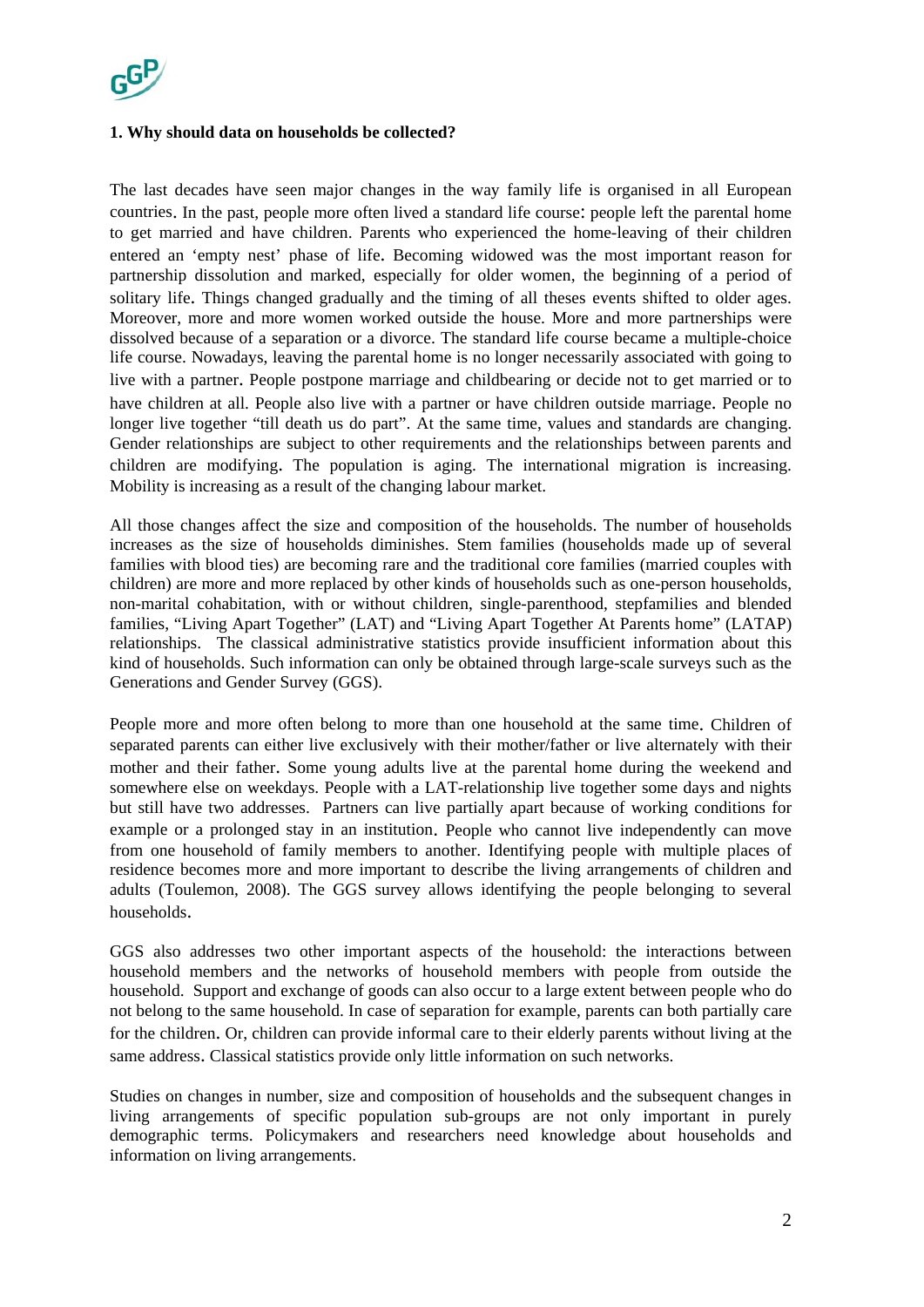

A policy on accommodation, for example, requires knowledge about the evolution of households (Vanneste e.a., 2007) rather than about the changes in population numbers. Taxes, household refuse collection, electricity grid connections, gas supply and other public utilities are arranged at household level. The household, rather than the individual, is often the basic unit for numerous important economic flows. The income is earned by individuals but the joint income determines the spending capacity of a household. Reduction in size of the households has a negative effect on their prosperity (Netherlands Institute for Social Research). The increasing number of households has a negative impact on environment: increasing greenhouse gas emissions, more domestic waste, heavier burden on surface water, higher water and energy consumption and more space utilised (Mira-T, 2006). An increase in the built-up area leads to a further soil sealing which can have a negative impact on hydrological regime and microclimate (Mira-T, 2007). More and smaller households also generate more mobility problems because of the lower occupancy of the private cars.

It is well known that the persons' living arrangements is a determinant of their well-being. Cohabitation protects against poverty (Cantillon, e.a., 2004; Geurts, 2006), loneliness (Vanderleyden & Heylen, 2007) and social exclusion (Pauwels & Pickery, 2007). The health of someone is influenced by his/her living arrangements (Corijn, 2009; Deboosere e.a., 2006). Child development can be partially determined by the kind of household in which they grow (Van Peer, 2007). The extent to which the elderly population uses home care or residential care depends among others on whether they live with others, like a partner or a child, or not (De Koker, 2006; Lodewijckx, 2006). Persons who live together in a household – certainly in case of partnership and parent-child relationship – can offer each other emotional, physical or financial support.

### **2. Definition of a household, household types and household position**

The GGS survey applies a broad definition of the household. The respondent is asked to list all members of his/her household. If the respondent hesitates about whether to include a certain person among the household members or not, the following definition is read out: A household consists of persons who live in the same dwelling-unit for at least four days in a normal week. In addition to them, there are also:

1. Dependent children with joint custody, even if they are domiciliated at the other parent's home;

2. Others who mainly live in the same dwelling-unit, but study or work at non-daily commuting distances;

3. Others who are temporarily in hospital or jail.

Visitors whose main place of residence is somewhere else do not belong to the household.

The relationship of each household member with the respondent is asked. Household members should not be relatives. For example, three individuals who live together but are no relatives form a household but cannot be considered as a family.

At international level, households are classified in eight types:

- 1. Woman living alone
- 2. Man living alone

<u>.</u>

- 3. No family, co-resident persons
- 4. One nuclear family, couple without children
- 5. One nuclear family, couple with child(ren)
- 6. One nuclear family, single mother
- 7. One nuclear family, single father
- 8. More than one nuclear family (stemfamily)<sup>[1](#page-2-0)</sup>.

<span id="page-2-0"></span> $<sup>1</sup>$  In the HDF-table, stem families are further broken down on the basis of the youngest family. In Belgium, a</sup> further breakdown does not make sense given the small absolute number of stem families.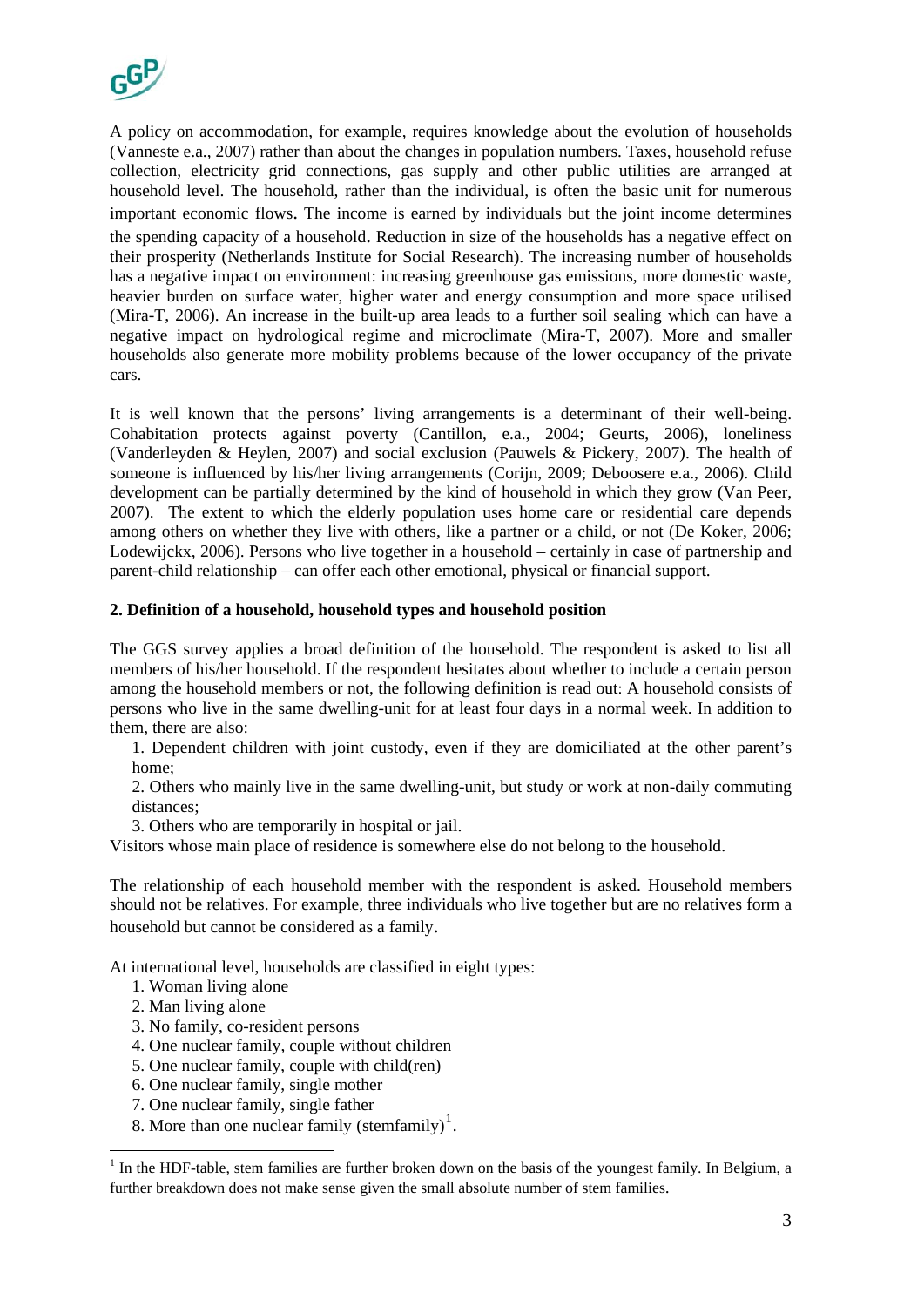

A *nuclear family* is made up a couple with or without children or of a single parent with one or several children. If there are children, they should still belong to the household. Other persons (family members and/or non-relatives) can live together with the nuclear family.

However, they never include parents, children-in-law or grandchildren of the couple or of the single parent. In that case, the family is no longer considered as one nuclear family (*stem family*). A stem family is therefore made up of at least two families of different generations and related to each other by kinship. Cohabiting family members who have no partner or parent-child relationship, like two brothers living together, are considered as "*no family*"*[2](#page-3-0)* . We also consider cohabiting non-relatives as no family. The GGS sample does not include collective households as it is drawn from the persons belonging to private households.

Each respondent takes up a specific position within the household. 8 household positions<sup>[3](#page-3-1)</sup> are distinguished at international level:

- 1. The respondent lives with two parents
	- He/she lives with his/her (step)parents and doesn't live with a partner. He/she *may* have children of his/her own. In addition to the parents, other family members or one non-relative may also belong to the household.
- 2. The respondent lives with a single parent.

He/she lives with a single parent and doesn't live with a partner. He/she *may* have children of his/her own. In addition to the parent, other family members or one non-relative may also belong to the household.

3. The respondent lives with a partner, without children.

He/she lives exclusively with the partner. Nobody else belongs to the household.

4. The respondent lives with a partner and children.

He/she lives exclusively with the partner and the child(ren). Nobody else belongs to the household.

5. The respondent lives with other persons, without children.

He/she doesn't live with children. He/she *may* be living together with a partner. Other family members (can be the parents if the respondent lives with a partner) and/or maximum one non-relative belong to the household.

6. The respondent lives together with others adults and children.

He/she lives with children. He/she *may* be living together with a partner. Other family members (can be the parents if the respondent lives with a partner) and/or maximum one non-relative belong to the household.

- 7. The respondent is a single parent.
	- He/she lives exclusively with children.
- 8. The respondent lives alone.

<u>.</u>

Defined this way, the household position is not always related to the household type. Table 1 shows the possible household positions for every household type.

<span id="page-3-0"></span><sup>&</sup>lt;sup>2</sup> We classify a household which is made up of "1 or more grandchildren and 1 grandparent" as "no family". In the HDF table this household is considered as a stem family.

<span id="page-3-1"></span> $3$  In fact, the HDF table distinguishes nine types. Household position 9 is "lives differently" and means that the respondent lives together with at least two non-relatives. However, he/she can live together with a partner, children or other family members. There are three cases in the Belgian GGS. In the household positions 1, 2, 5 and 6 we widened the criterion of one non-relative so that these three cases could be added to household positions 1, 2, 5 or 6.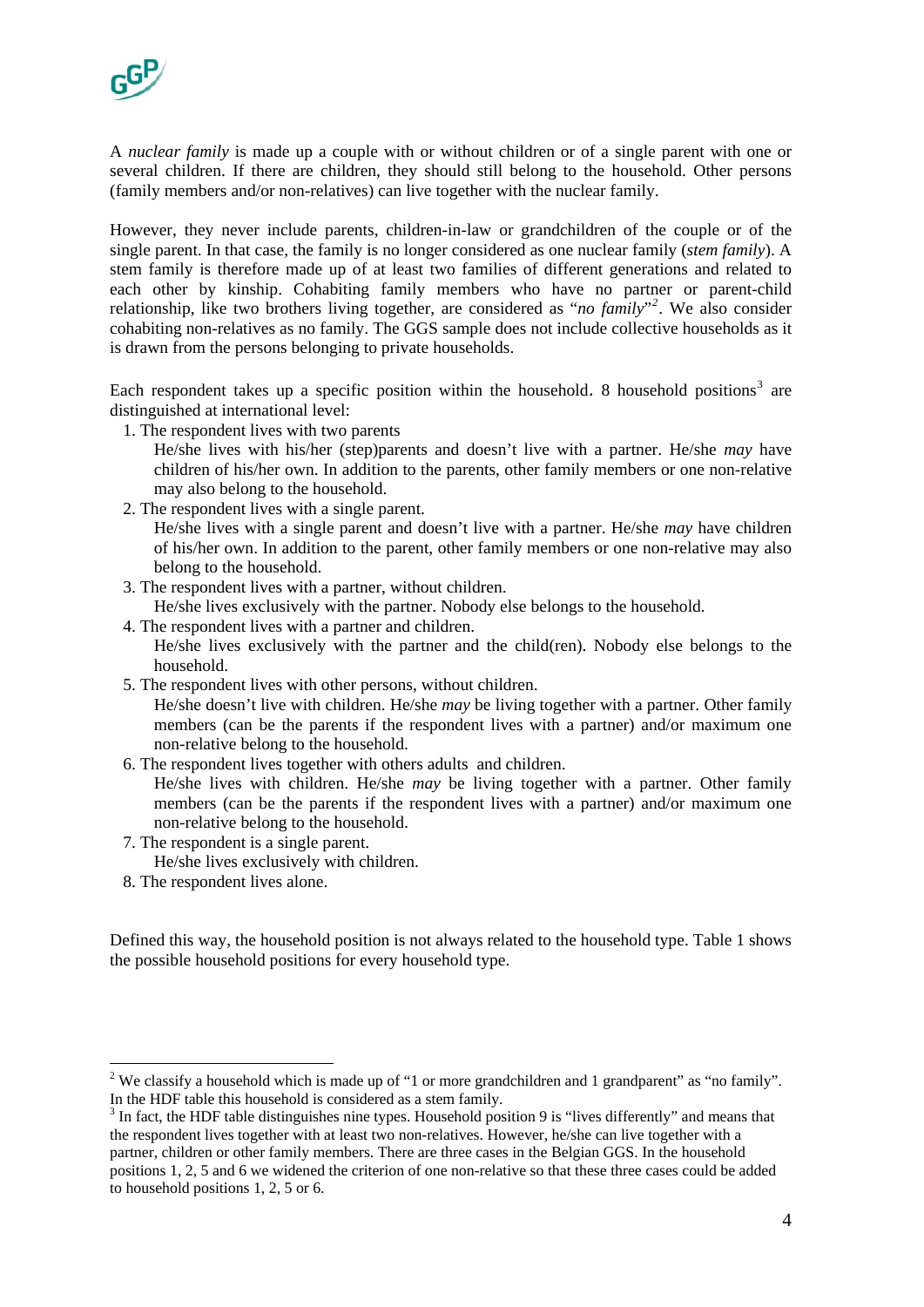

| rable 1. Netation between household type and household position of the respondent.<br><b>Household type</b> | <b>Household position</b>                             |
|-------------------------------------------------------------------------------------------------------------|-------------------------------------------------------|
|                                                                                                             |                                                       |
| Woman living alone (type 1)                                                                                 | Lives alone (type 8)                                  |
| Man living alone (type 2)                                                                                   | Lives alone (type 8)                                  |
| No family, cohabiting persons (type 3)                                                                      | Lives with other adults, without children<br>(type 5) |
| One nuclear family, couple without child(ren)<br>(type 4)                                                   | Lives with partner, without children (type)<br>3)     |
|                                                                                                             | Lives with other adults, without children<br>(type 5) |
| One nuclear family, couple with child(ren)                                                                  | Lives with partner and children (type 4)              |
| (type 5)                                                                                                    | Lives with other adults and children (type            |
|                                                                                                             | 6)                                                    |
|                                                                                                             | Lives with both parents (type 1)                      |
| One nuclear family, single mother (type 6)                                                                  | Is a single parent (type $7$ )                        |
|                                                                                                             | Lives with other adults and children (type            |
|                                                                                                             | 6)                                                    |
|                                                                                                             | Lives with one parent (type 2)                        |
| One nuclear family, single father (type 7)                                                                  | Is a single parent (type 7)                           |
|                                                                                                             | Lives with other adults and children (type<br>6)      |
|                                                                                                             | Lives with one parent (type 2)                        |
| Stem family (type 8)                                                                                        | Lives with other adults, without children<br>(type 5) |
|                                                                                                             | Lives with other adults and children (type            |
|                                                                                                             | 6)                                                    |
|                                                                                                             | Lives with both parents (type 1)                      |
|                                                                                                             | Lives with one parent (type 2)                        |
|                                                                                                             |                                                       |

Table 1. Relation between household type and household position of the respondent.

## **3. Comparison of GGS and National Register**

The Belgian statistics on households and families (http://statbel.fgov.be) as well as the recent largescale studies on the changing composition of households (Deboosere e.a., 2009; Lodewijckx, 2008) use the National Register as data source. The National Register data on households can be compared with the GGS results but the following aspects need then to be taken into account:

- The delineation of a household is different in the national register. It is based on the registration at the same main place of residence. The National Register describes the *de jure* situation. Classifying the households on the basis of the information from the National Register has a strong administrative base. Some young people, for example, live alone or live with a partner without being married but are still domiciliated at the parental home for fiscal or administrative reasons. Decisions of public authorities can oblige household to declare an administrative composition that differs from the actual. Waiting registers in which the persons are not immediately registered in the population register, can generate people living alone or oneparent families while the cohabiting partner is in fact waiting for an administrative regularisation.
- In its questions on the household composition the GGS survey asks for the *de facto* situation. However, survey data also have their limitations. Survey data sometimes give a picture that can differ from reality as it is based on a sample and every sample is liable to random fluctuations. Even a large enough sample in which also unusual households types are represented, can be distorted because some respondents do not want to disclose their actual living arrangements.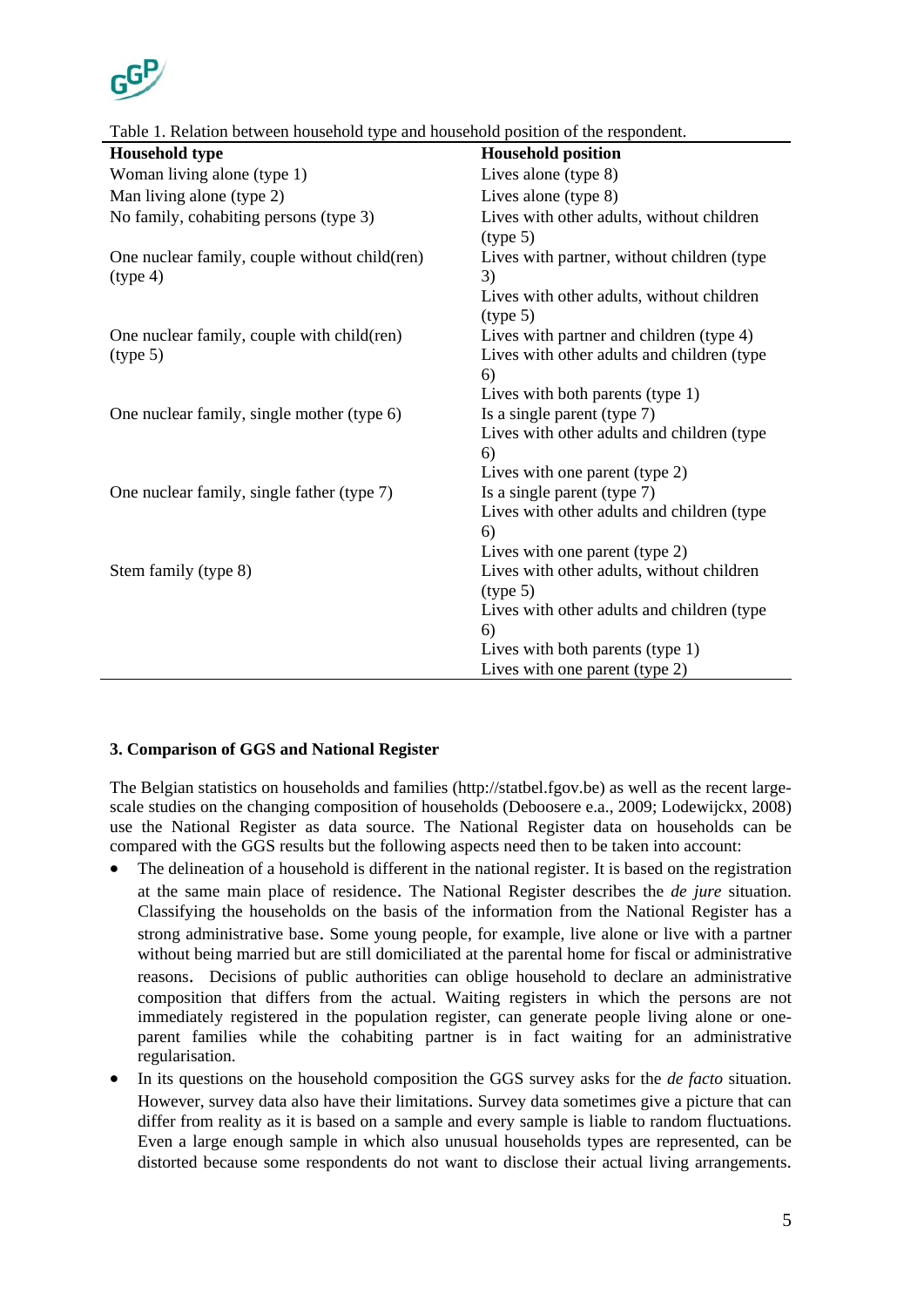

1

And, because of selective non-response (the selected person refuses to participate to the survey or can not be contacted) some household types can be over- or underrepresented in the survey.

- In the National Register, every household has a reference person and the bonds of filiation of every household member with this reference person are known. The GGS survey asks the bonds of filiation of the household members with the surveyed person who is not necessarily the reference person of the household. In some cases this can lead to another classification of the household and to assigning another household position to the respondent (for more technical details, see Lodewijckx & Deboosere, 2008). The data of both GGS and National Register have been processed in order to maximize the comparability of these two data sources.
- The National Register data describe the situation on 1 January 2008, i.e. about 2 years before the field work of GGS.
- We select from the National Register database all persons between the ages 18 and 79 who live in private households. This is the population subgroup from which the GGS sample is drawn.

In figure 1 we compare household position by 10-year age groups and for men and women separately, as it has been calculated in both data sources<sup>[4](#page-5-0)</sup>. The pattern by age is similar for both men and women. The differences in household position are very small between the two data sources.

The main differences relate to living alone and co-habiting with a partner, with or without children. In particular, the GGS survey has a smaller share of men and women living alone in the age-range 18 - 49 than the National Register (graphs 1E and 1K). The difference between both data sources is greater for men than for women (except in the youngest age group). On the other hand, men aged 18 to 29 live more often with a partner (graph 1B) and men aged 30 to 46 (graph 1C) and women aged 18 to 49 (graph 1I) have more often a partner and children in the household according to the GGS data than in the National Register.

These observations are in line with expectations.

- First, young people living alone especially men have a smaller probability of being included in the GGS dataset because it is usually more difficult to contact them than persons who cohabit with a partner, with or without children.
- Secondly, the group of people living alone is possibly over-estimated in the National Register.
	- o In the census 2001, precisely this group appeared to be the one which most often left the country (temporarily or not) without leaving an address. Some of them stay temporarily abroad for entertainment, their studies or their job. From a legal point of view, they live in Belgium but, actually, they are abroad for sometimes very long periods (several months to several years).
	- o This is also the group (without ties) with the highest probability of migrating. Given deregistration from the National Register is not compulsory, this group has the highest probability of still being temporarily (wrongfully) registered in the National Register.
	- o Finally, we can also assume that a part of the unmarried persons living alone according the National Register are in fact unmarried co-habiting persons who still have a separate place of residence.

In all age groups, except the youngest one, the proportion of men and women who live with other persons (with or without a partner and/or children) is lower in the GGS data than in the National Register (graphs 1F and 1L). However, it should be noted that the proportion of persons with that household position is in any case very small. A lot of the persons `living differently' belong to a

<span id="page-5-0"></span><sup>&</sup>lt;sup>4</sup>The "Studiedienst van de Vlaamse Regering" applies the LIPRO typology to the annual files from the National Register which are delivered by Statistics Belgium. For this contribution, the LIBRO household positions are recoded. If there are other persons living in the household, all are given the position "other (coresident)". In GGS, household positions 5 (lives with other adults, without children) and 6 (lives with other adults and children) are gathered under the category "cohabiting with others".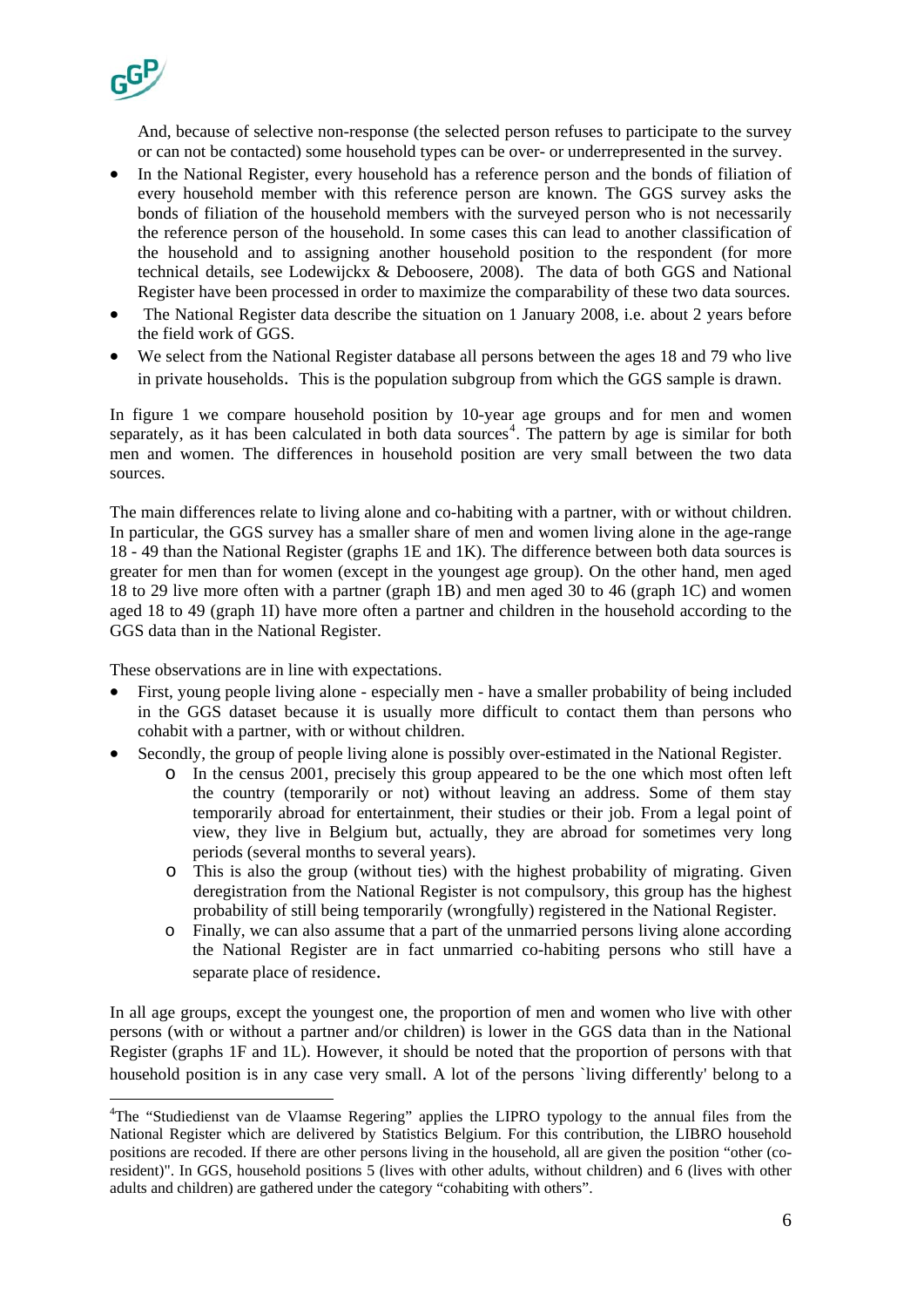

stem family, a household type that is less frequent in the GGS data than in the National Register (table 2). Two explanations are possible.

- The share of foreigners is somewhat underestimated in the GGS. We know that stem families are proportionally more common among foreigners than among Belgians (Lodewijckx, 2007).
- The share of the stem families may also be overestimated in the National Register. In the National Register, families which live in the same house that it has been divided into flats are sometimes registered as one household especially if there are family ties. There also exist some intermediate forms such as the kangaroo housing.

For the other household positions, the differences between the data sources are generally very small. We identified two patterns.

- First, the share of single fathers especially fathers in the age group  $40 49 -$  is somewhat higher in the GGS data than in the National Register. These fathers probably have children in joint custody and declare themselves as single father in the survey. In general, in case of divorce or separation involving children, the mother has official custody of the children. The mother is then registered in the National Register as a single mother and the father – even in case of joint custody - as a man living alone.
- Secondly, some people, especially women, stay slightly less long at the parental home according to the GGS data than according to the National Register. The difference between the official place of residence and the sociological reality is due to the fact that a lot of young men and women share their life between their original household and their new living arrangements.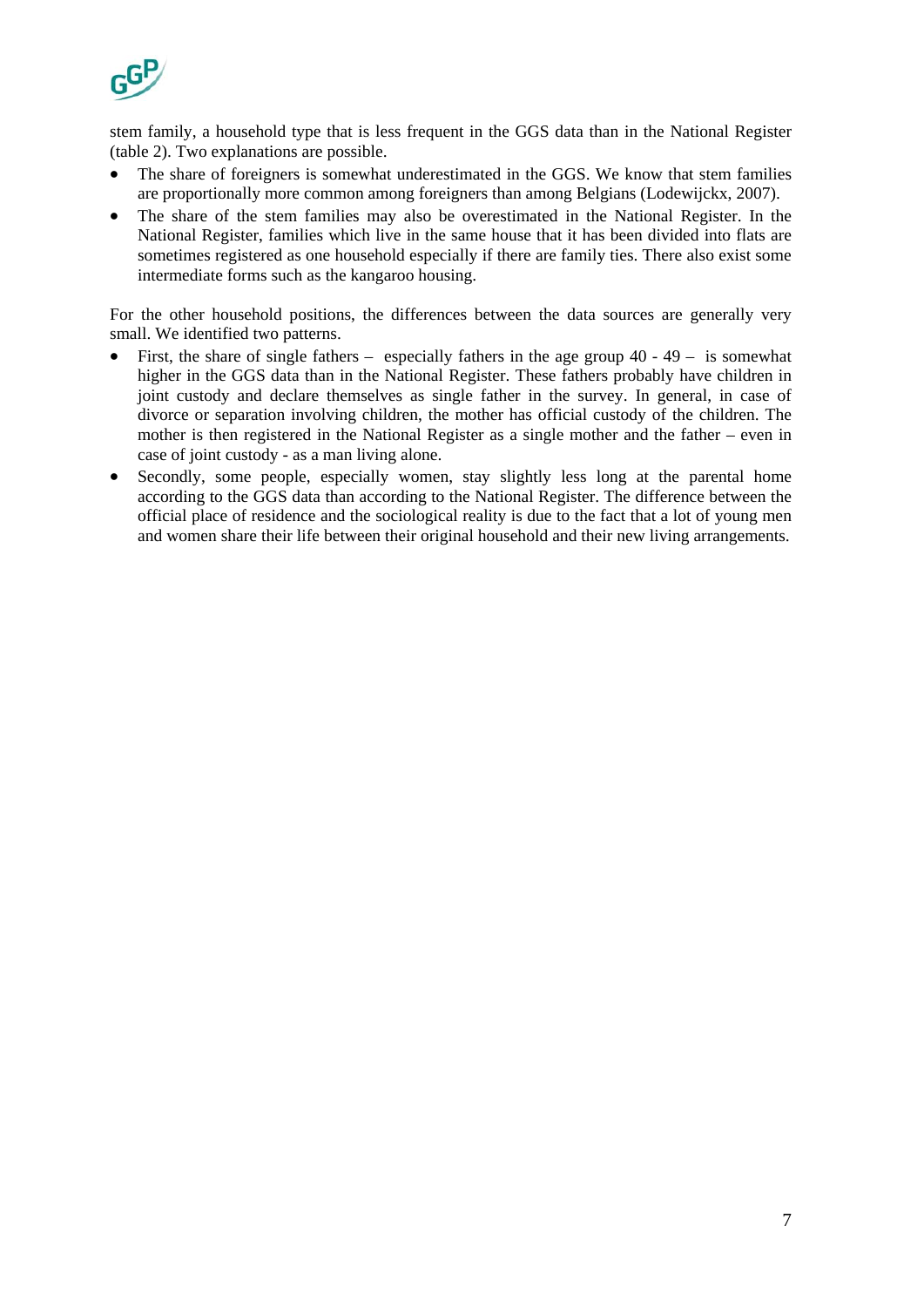

# Fig. 1. Household position of men and women, by age group, Belgium. Comparison of the GGS data with the National Register.

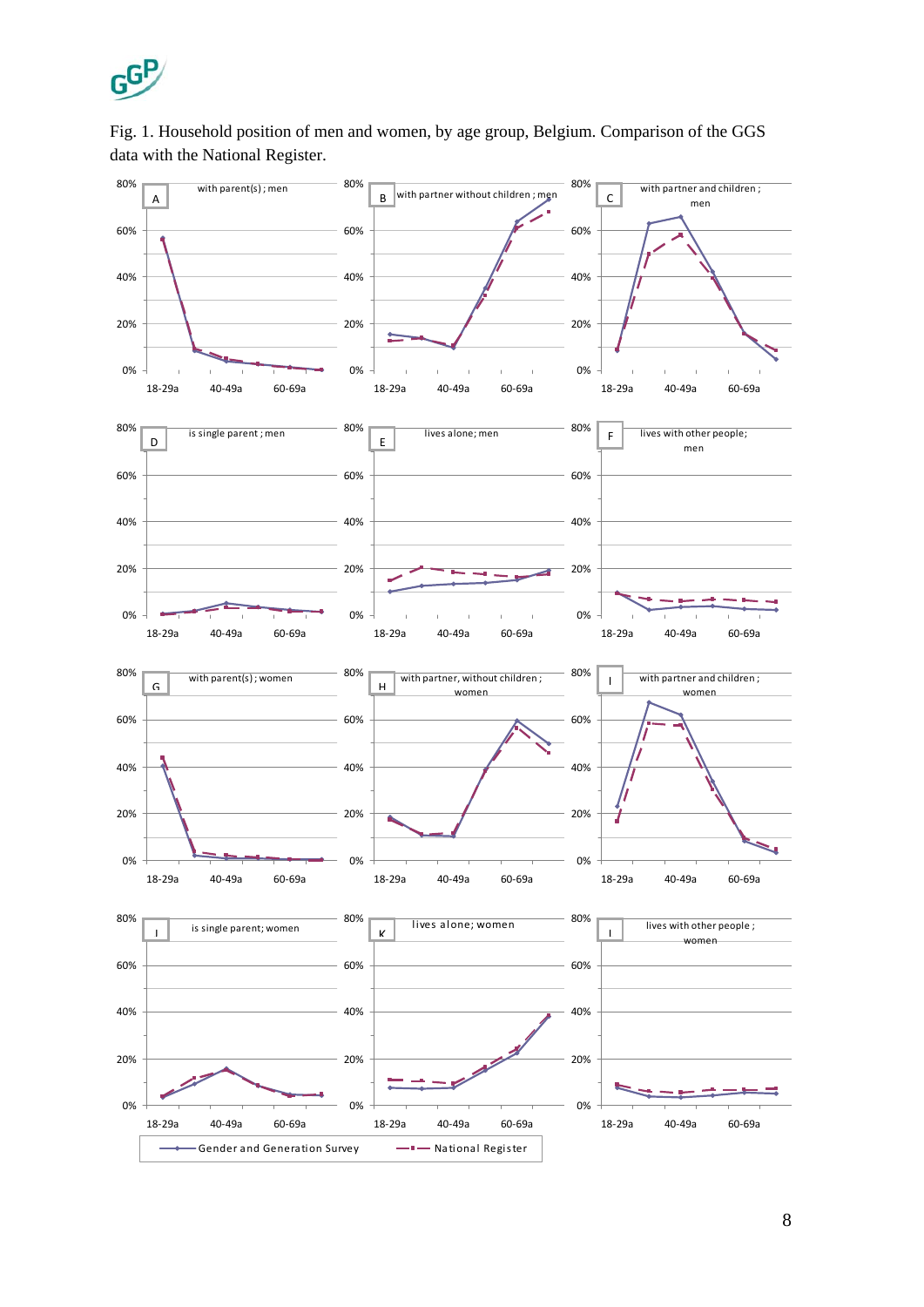1

Table 2 compares the household type to which  $18-79$  year-olds belong<sup>[5](#page-8-0)</sup> in the GGS data and in the National Register. A (very) similar picture emerges from both data sources. The differences found are rather related to earlier explained and discussed differences in the household positions. In GGS there are especially less men and women living alone and more couples with or without children. There are fewer stem families in the GGS than in the National Register.

With the last column in table 2 we want to highlight that GGS deals with the households to which 18-79 olds belong. The distribution is indeed different if we take all households of the National Register into consideration and if we break them down by household type. According to the National Register, 34% of all households are made up of one person whereas 17% of the 18-79 olds live alone (14% according to GGS).

|                                              | GGS<br>$18-79$ olds<br>living in a<br>private<br>household | <b>NR</b><br>$18-79$ olds<br>living in a<br>private<br>household | $NR-$<br><b>GGS</b> | NR/GG<br>S | <b>NR</b><br>all private<br>households |
|----------------------------------------------|------------------------------------------------------------|------------------------------------------------------------------|---------------------|------------|----------------------------------------|
| Household type:                              |                                                            |                                                                  |                     |            |                                        |
| Woman living alone                           | 7.0%                                                       | 8.2%                                                             | $-1.2\%$            | 0.85       | 17.8%                                  |
| Man living alone                             | 6.7%                                                       | 8.5%                                                             | $-1.8\%$            | 0.78       | 15.7%                                  |
| No family, co-resident persons               | 1.2%                                                       | 1.3%                                                             | $-0.1\%$            | 0.90       | 1.3%                                   |
| 1 nuclear family, couple without<br>children | 29.2%                                                      | 27.7%                                                            | 1.5%                | 1.05       | 25.4%                                  |
| 1 nuclear family, couple with children       | 45.7%                                                      | 42.4%                                                            | 3.3%                | 1.08       | 28.7%                                  |
| 1 nuclear family, single mother              | 6.4%                                                       | 7.2%                                                             | $-0.8\%$            | 0.89       | 7.9%                                   |
| 1 nuclear family, single father              | 1.8%                                                       | 1.5%                                                             | $0.2\%$             | 1.14       | 1.5%                                   |
| $>1$ nuclear family, stem family             | 2.1%                                                       | 3.2%                                                             | $-1.1\%$            | 0.66       | 1,7%                                   |
| Number of persons $(=100\%)$                 | 7,121                                                      | 7,917,191                                                        |                     |            |                                        |
| Number of households $(=100\%)$              |                                                            |                                                                  |                     |            | 4,577,415                              |

Tabel 2. Household type of the people aged 18 to 79 in Belgium. Comparison of the GGS data with the National Register (NR).

Finally table 3 compares the household size to which 18-79 year olds belong in the GGS data and the National Register. The greatest differences between the two data sources are observed in oneperson households and in households with more than four members. The higher proportion of persons living with a partner and (frequently two) children results in a higher proportion of 4 person households in GGS. Additionally, there are in the GGS fewer very large households, to which stem families belong.

<span id="page-8-0"></span><sup>&</sup>lt;sup>5</sup>The household types in the National Register database (classified according to LIPRO typology) are recoded to stem family if there are co-resident parents (in-law), children-in-law and grandchildren. It is impossible in the National Register to distinguish whether a child (of a couple or of a single parent) has a coresident partner with who he/she is not married. It is in fact a stem family that is classified as a 1-nuclear family.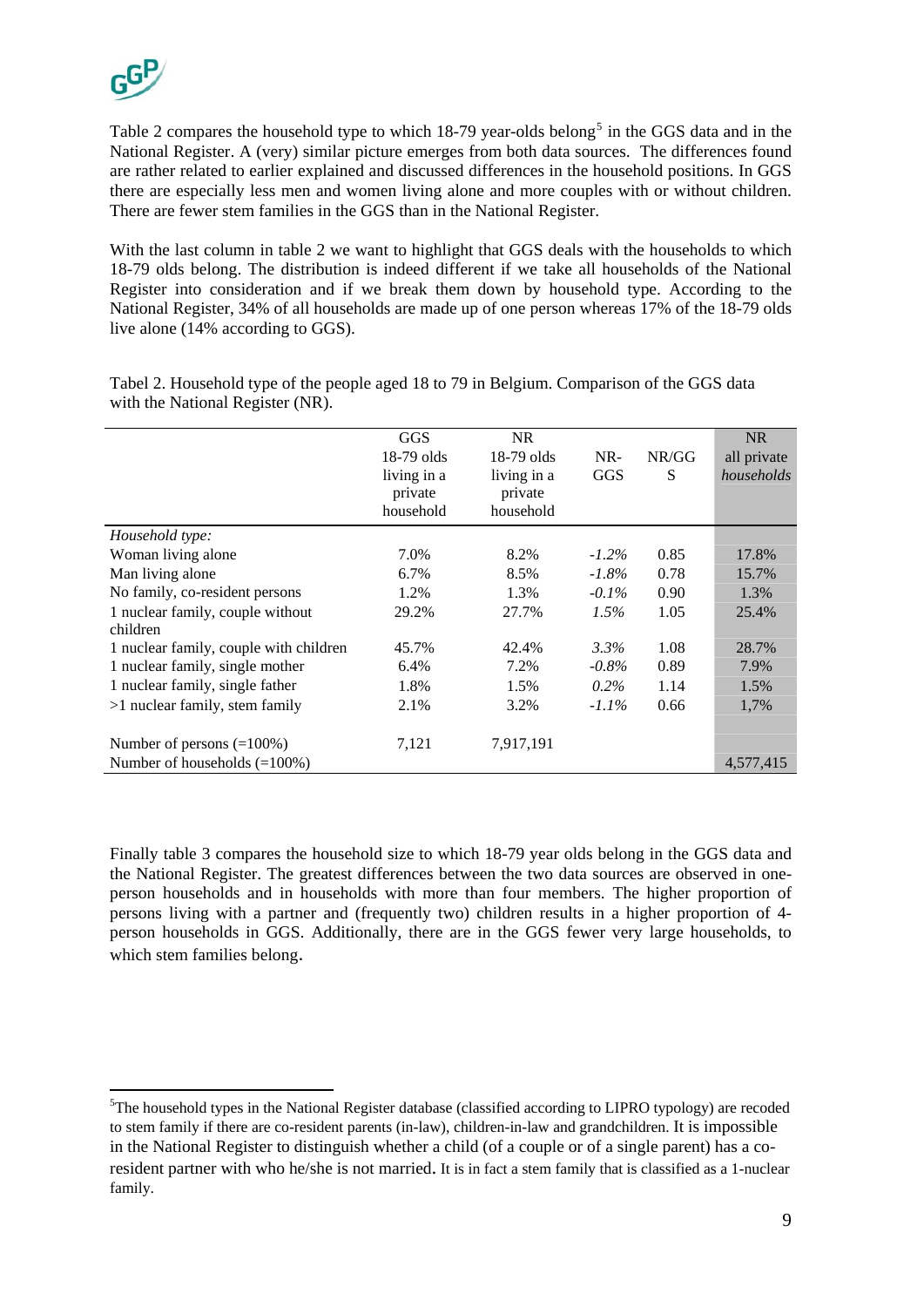

Number of households

 $(=100\%)$ 

<u>.</u>

|                 | <b>GGS</b>             | <b>NR</b>              |            |        | NR          |
|-----------------|------------------------|------------------------|------------|--------|-------------|
|                 | $18-79$ olds           | $18-79$ olds           | $NR-$      | NR/GGS | all private |
|                 | living in a<br>private | living in a<br>private | <b>GGS</b> |        | households  |
|                 | household              | household              |            |        |             |
| Household size: |                        |                        |            |        |             |
|                 | 13.7%                  | 16.7%                  | $-3.0\%$   | 0.82   | 33.7%       |
| 2               | 34.2%                  | 32.9%                  | $1.3\%$    | 1.04   | 31.7%       |
| 3               | 20.3%                  | 20.5%                  | $-0.1\%$   | 0.99   | 15.3%       |
| $\overline{4}$  | 20.4%                  | 18.5%                  | $1.9\%$    | 1.10   | 12.7%       |
| 5               | 7.9%                   | 7.4%                   | 0.5%       | 1.06   | 4.6%        |
| $>5$ persons    | 3.4%                   | 4.0%                   | $-0.6\%$   | 0.86   | 2.1%        |

Tabel 3. Household size of the 18-79 olds in Belgium. Comparison of the GGS survey with the National Register (NR).

## **4. Household types according to housing characteristics**

Number of persons (=100%) 7,121 7,917,191

The most frequent household type to which the surveyed 18-79 olds belong is the "couple with children" (45%), followed by the "couple without children" (29%) (table 4). About 14% of the GGS respondents live alone and 8% are single parents.

Some household types are in a less favourable socio-economic and financial situation. As a result, they end up or remain more often than the standard household in a negative housing situation. The GGS corroborates the findings of the Socio-economic survey 2001<sup>[6](#page-9-0)</sup>.

The single-family dwelling is by far the most common type of dwelling in Belgium. Especially couples with children live in single-family dwellings. Men and women living alone live much less frequently in this kind of dwelling. They live much more often in apartment than the other household types (table 4).

4,577,415

<span id="page-9-0"></span><sup>6</sup> The figures obtained in the GGS are close to the values of the socio-economic survey 2001. Since the household types in the two data sources have not exactly the same definitions, the figures of the census monograph (Vanneste e.a., 2007) are not fully comparable with the figures of table 4.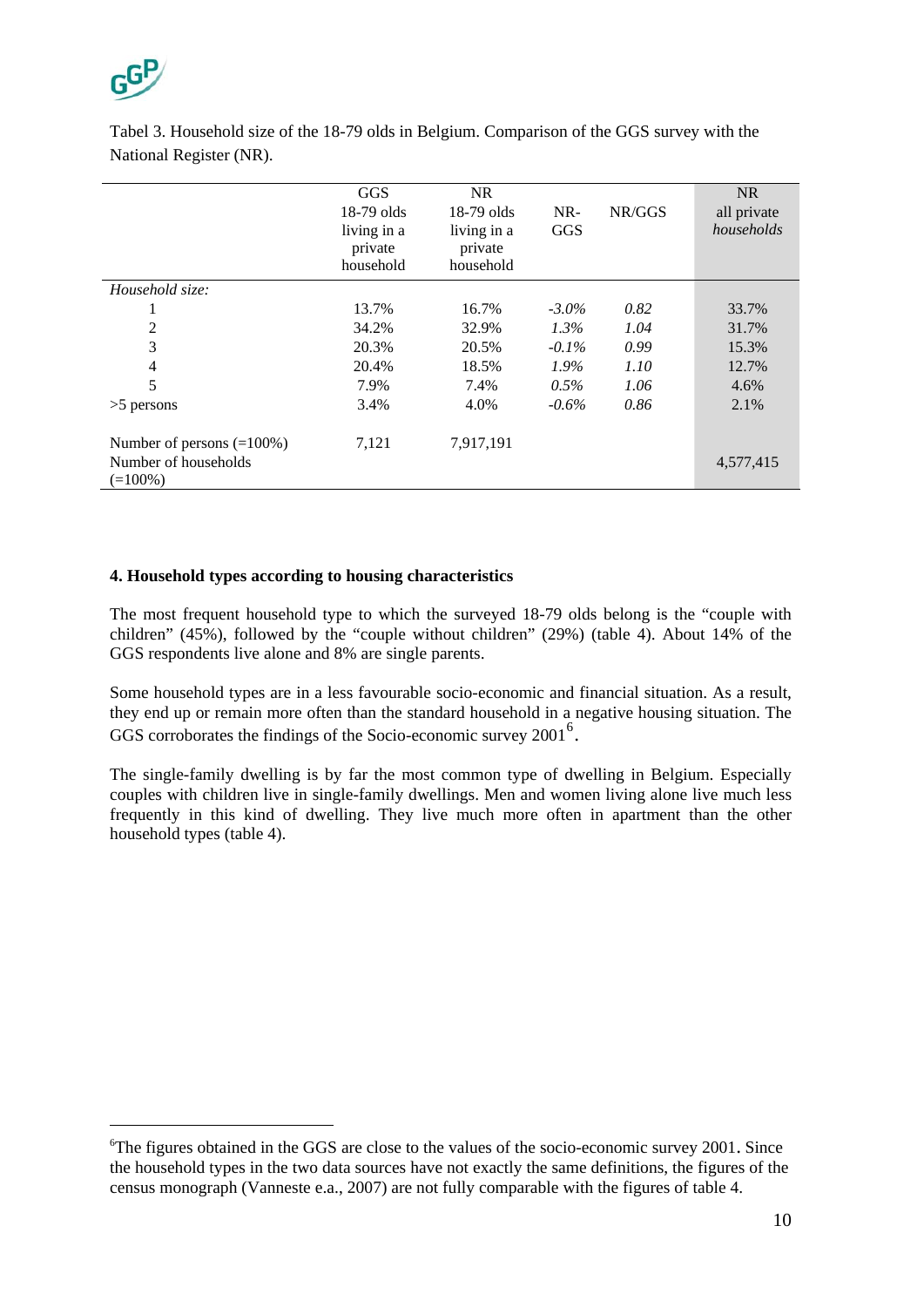

|                                       | All households | Woman living alone | Man living alone | No family, co-resident<br>persons | couple without children<br>1 nuclear family, | couple with children<br>1 nuclear family, | I nuclear family, single<br>mother | I nuclear family, single<br>father | >1 nuclear family, stem<br>family |
|---------------------------------------|----------------|--------------------|------------------|-----------------------------------|----------------------------------------------|-------------------------------------------|------------------------------------|------------------------------------|-----------------------------------|
| Number of respondents                 | 7,162          | 509                | 478              | 84                                | 2,107                                        | 3,253                                     | 456                                | 125                                | 150                               |
|                                       | 100.0%         | 7.1%               | 6.7%             | 1.2%                              | 29.4%                                        | 45.4%                                     | 6.4%                               | 1.7%                               | 2.1%                              |
| Type of dwelling:                     |                |                    |                  |                                   |                                              |                                           |                                    |                                    |                                   |
| Single-family dwelling                | 81.7%          | 59.3%              | 57.3%            | 79.8%                             | 81.9%                                        | 89.3%                                     | 78.3%                              | 76.0%                              | 84.0%                             |
| Apartment                             | 15.4%          | 37.3%              | 37.4%            | 16.7%                             | 15.7%                                        | 7.9%                                      | 19.7%                              | 19.2%                              | 12.7%                             |
| Others                                | 1.5%           | 1.0%               | 2.1%             | 1.2%                              | 1.2%                                         | 1.7%                                      | 1.1%                               | 2.4%                               | 2.0%                              |
| Missing                               | 1.4%           | 2.4%               | 3.1%             | 2.4%                              | 1.2%                                         | 1.1%                                      | 0.9%                               | 2.4%                               | 1.3%                              |
| Dwelling owner:                       | 74.9%          | 51.9%              | 48.4%            | 57.1%                             | 80.2%                                        | 82.8%                                     | 53.3%                              | 68.8%                              | 69.3%                             |
| Number of rooms:                      |                |                    |                  |                                   |                                              |                                           |                                    |                                    |                                   |
| Average                               | 4.8            | 3.7                | 3.6              | 4.6                               | 4.5                                          | 5.3                                       | 4.7                                | 4.7                                | 5.5                               |
| $25^{\text{th}}$ percentile           | 4              | 3                  | $\overline{2}$   | 3                                 | 3                                            | $\overline{4}$                            | $\overline{4}$                     | 4                                  | 4                                 |
| Median                                | 5              | 3                  | $\mathfrak{Z}$   | 5                                 | $\overline{4}$                               | 5                                         | $\overline{4}$                     | 4                                  | 5                                 |
| $75th$ percentile                     | 6              | $\overline{4}$     | 5                | 5                                 | 5                                            | 6                                         | 5                                  | 5                                  | 6                                 |
| Average number of<br>persons per room | 0.64           | 0.32               | 0.36             | 0.6                               | 0.51                                         | 0.8                                       | 0.62                               | 0.61                               | 0.94                              |

### Tabel 4. Household types according to dwelling characteristics. Belgium

Source: Generations and Gender Survey

1

As regards the occupant title, three quarters of the households are owner of the dwelling. There are however marked differences between the household types. The highest proportion of owners of their dwelling is observed among couples with or without children in the household and the lowest among single mothers (table 4). The share of owners among people living alone and single parents increases with age. So, among persons living alone, 24% of the 18-34 olds are owner of their dwelling as opposed to 49% of 35-64 olds and 66% of the people aged 65 and over. Among single parents, the proportion of owners increases with age and ranges from 50% to 59% and 73% for people aged 65 and over.

If we determine the size of the dwelling according to the number of rooms<sup>[7](#page-10-0)</sup>, the people living alone appear to live in the smallest dwellings. Couples with children and stem families live in the biggest dwellings.

The occupancy, expressed as the number of persons per room, shows the opposite situation. Stem families and couples with children live in "over-occupied" dwellings; their average number of persons per room is higher than the average of all households. Among people living alone, the dwellings are "under-occupied". Couples without children also have lower figures than average

<span id="page-10-0"></span><sup>&</sup>lt;sup>7</sup>Number of rooms excluding kitchen, bathroom(s) and toilets. Rooms for exclusively professional use, hallways and utility rooms are also not taken into account.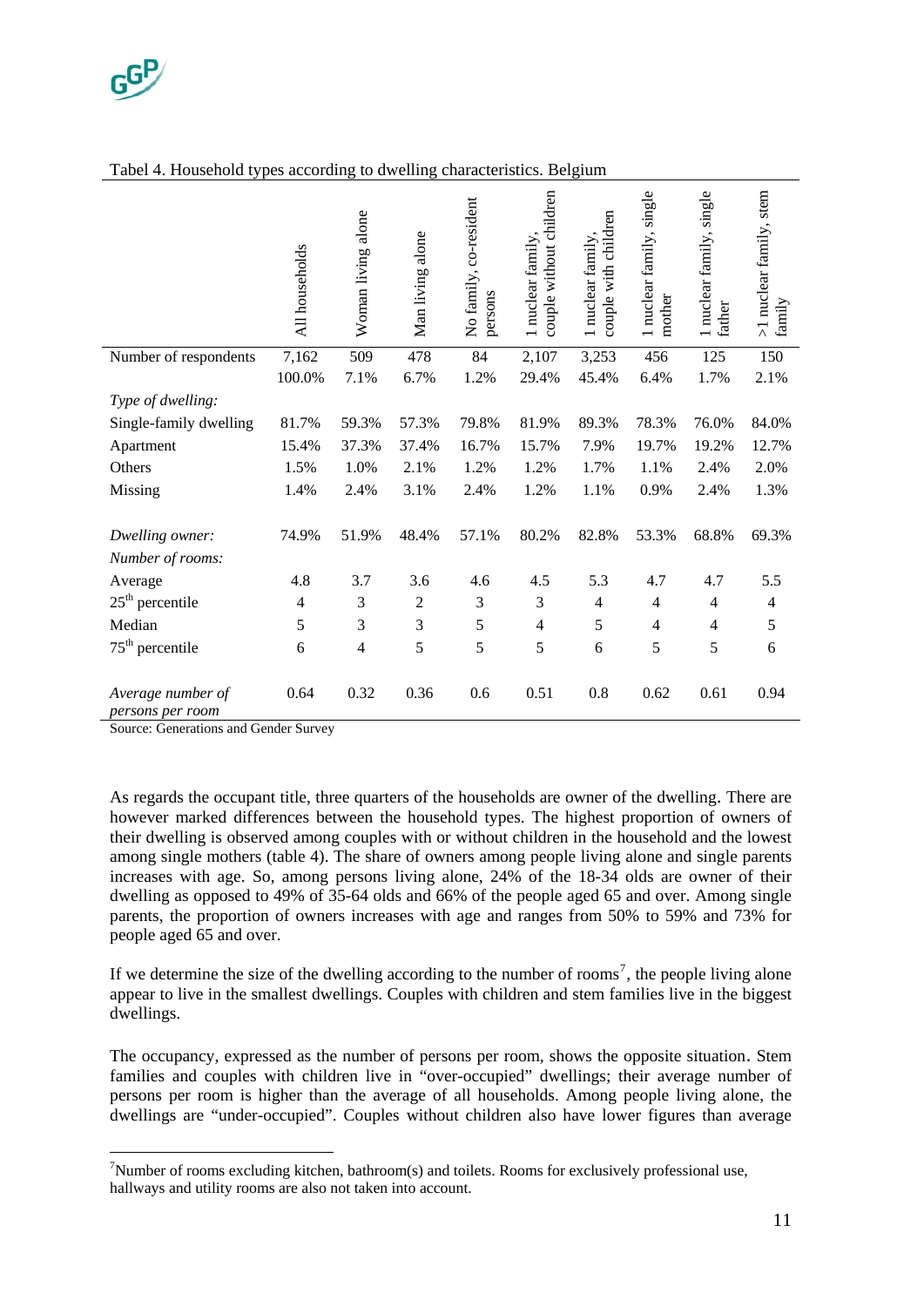

(0.51 person per room against 0.64 on average). Couples without children often have a double income. They need to a lesser extent a large living space – these are two-person households – but they generally can afford it. Early childbearing and being in the 'empty nest' phase of life can also explain why they live in a large dwelling (Vanneste e.a., 2007).

## **5. The position within the household**

The household position reflects the living arrangements of a person as well as his/her situation in the life course cyclus. The large majority of children live with mother and/or father and possibly with brothers and sisters (this is not reflected in table 5 since this age group has not been surveyed in GGS). Half of all young adults (18 – 29 olds) in Belgium (still) live *at parental home*. The majority of the other young adults live with a partner without children or already with children. In the 30-39 age group, 65% of the Belgians live together *with a partner and children*. People live together with a partner and children for about 20 years. Then, a new phase of life begins during which children leave the parental home and people live exclusively with their partner (the 'empty nest' family). In the 50-59 age group, 37% of the Belgians live together with a partner, without children in the household. This share increases up to 62% among the 60-69 year-olds and it is also the most common living arrangement among the 70-79 year-olds.

Living alone becomes more and more common in old age. 29% of the people live alone in their 70s. This proportion further increases in the 80-89 age group (Deboosere e.a., 2009; Lodewijckx, 2008). The oldest of the elderly often live in a home for the elderly or a nursing home (table 5 does not show it since this age group has not been surveyed in the GGS; moreover, the sample excludes persons living in collective household).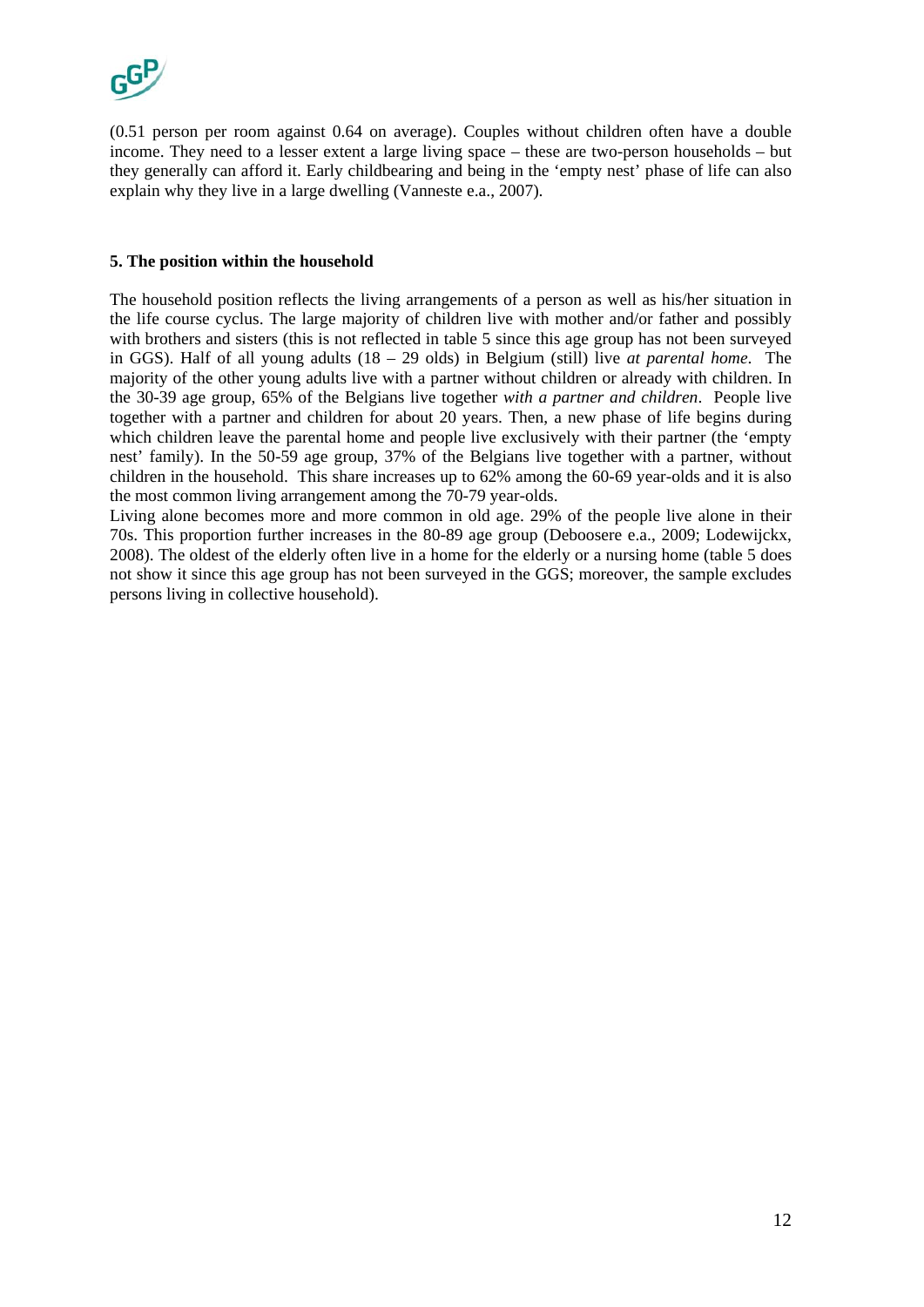

| Tabel 5. Respondents according to their household position, by age and sex. Belgium |       |          |          |          |          |          |          |  |  |
|-------------------------------------------------------------------------------------|-------|----------|----------|----------|----------|----------|----------|--|--|
|                                                                                     | all   | 18-29    | 30-39    | 40-49    | 50-59    | $60-69$  | $70-79+$ |  |  |
|                                                                                     |       | vear old | vear old | vear old | vear old | vear old | year old |  |  |
| $Men + women:$                                                                      |       |          |          |          |          |          |          |  |  |
| Number of respondents                                                               | 7.164 | 1.247    | 1.247    | 1.548    | 1.356    | 1.029    | 737      |  |  |
| Lives with both parents                                                             | 8.3%  | 41.3%    | 4.1%     | 1.5%     | $0.5\%$  | $0.0\%$  | 0.0%     |  |  |
| Lives with single parent                                                            | 2.8%  | 10.9%    | 1.8%     | 1.2%     | 1.2%     | 0.8%     | 0.3%     |  |  |

|  | Tabel 5. Respondents according to their household position, by age and sex. Belgium |  |  |
|--|-------------------------------------------------------------------------------------|--|--|
|  |                                                                                     |  |  |
|  |                                                                                     |  |  |
|  |                                                                                     |  |  |

| Lives with both parents                      | 8.3%  | 41.3% | 4.1%  | 1.5%  | 0.5%  | 0.0%  | 0.0%  |
|----------------------------------------------|-------|-------|-------|-------|-------|-------|-------|
| Lives with single parent                     | 2.8%  | 10.9% | 1.8%  | 1.2%  | 1.2%  | 0.8%  | 0.3%  |
| Lives with partner, without children         | 29.3% | 16.8% | 12.0% | 9.9%  | 36.7% | 61.6% | 61.5% |
| Lives with partner and child(ren)            | 37.0% | 15.6% | 65.0% | 63.7% | 37.8% | 11.9% | 3.7%  |
| Lives with other adults, without<br>children | 1.7%  | 3.7%  | 0.8%  | 0.6%  | 1.5%  | 2.5%  | 1.9%  |
| Lives with other adults and child(ren)       | 1.7%  | 1.1%  | 1.4%  | 2.4%  | 2.4%  | 1.4%  | 1.2%  |
| Is single parent                             | 5.3%  | 1.8%  | 5.1%  | 10.7% | 5.7%  | 3.2%  | 2.4%  |
| Lives alone                                  | 13.8% | 8.7%  | 9.9%  | 10.1% | 14.3% | 18.7% | 29.0% |
| Men:                                         |       |       |       |       |       |       |       |
| Number of respondents                        | 3,558 | 627   | 649   | 743   | 676   | 500   | 363   |
| Lives with both parents                      | 10.1% | 47.7% | 6.2%  | 2.0%  | 0.6%  | 0.0%  | 0.0%  |
| Lives with single parent                     | 3.7%  | 13.2% | 2.2%  | 2.0%  | 1.8%  | 1.2%  | 0.3%  |
| Lives with partner, without children         | 30.2% | 15.2% | 13.4% | 9.3%  | 34.9% | 63.6% | 73.8% |
| Lives with partner and child(ren)            | 37.2% | 8.3%  | 62.6% | 65.5% | 42.0% | 15.8% | 4.4%  |
| Lives with other adults, without<br>children | 1.9%  | 4.5%  | 1.1%  | 0.9%  | 1.9%  | 2.0%  | 0.8%  |
| Lives with other adults and child(ren)       | 1.2%  | 0.8%  | 0.8%  | 2.0%  | 1.9%  | 0.4%  | 0.8%  |
| Is single parent                             | 2.4%  | 0.3%  | 1.5%  | 5.0%  | 3.1%  | 2.0%  | 1.1%  |
| Lives alone                                  | 13.4% | 10.0% | 12.3% | 13.2% | 13.8% | 15.0% | 18.7% |
| Women:                                       |       |       |       |       |       |       |       |
| Number of respondents                        | 3,605 | 621   | 599   | 803   | 680   | 529   | 373   |
| Lives with both parents                      | 6.6%  | 34.8% | 1.8%  | 1.0%  | 0.4%  | 0.0%  | 0.0%  |
| Lives with single parent                     | 2.0%  | 8.5%  | 1.2%  | 0.4%  | 0.6%  | 0.6%  | 0.3%  |
| Lives with partner, without children         | 28.4% | 18.5% | 10.7% | 10.5% | 38.5% | 59.5% | 49.6% |
| Lives with partner and child(ren)            | 36.9% | 23.0% | 67.4% | 62.1% | 33.7% | 8.1%  | 2.9%  |
| Lives with other adults, without<br>children | 1.6%  | 2.9%  | 0.7%  | 0.2%  | 1.0%  | 3.0%  | 2.9%  |
| Lives with other adults and child(ren)       | 2.2%  | 1.6%  | 2.0%  | 2.7%  | 2.6%  | 2.3%  | 1.6%  |
| Is single parent                             | 8.2%  | 3.4%  | 9.0%  | 15.8% | 8.2%  | 4.3%  | 3.8%  |
| Lives alone                                  | 14.1% | 7.2%  | 7.2%  | 7.2%  | 14.9% | 22.1% | 38.9% |

Source: Generations and Gender Survey

Of course individual life course can diverge significantly from this dominant life course profile. Not everyone experiences all mentioned transitions while others experience some of them several times. Table 5 shows that there are also alternative life arrangements besides the dominant one. For example, two kinds of life arrangements are clearly identifiable for people aged 30 to 39. On the one hand, there is the couple household: 12% of the Belgian 30-39 olds live exclusively with a partner. On the other hand, there are the people living alone. One out of ten 30-39 olds lives alone. 25% of the 40-49 olds do not live together with children. However, 11% of them live *without partner, with (a) child(ren)*. A minority of Belgians live *with other persons*. This proportion does not change much with age.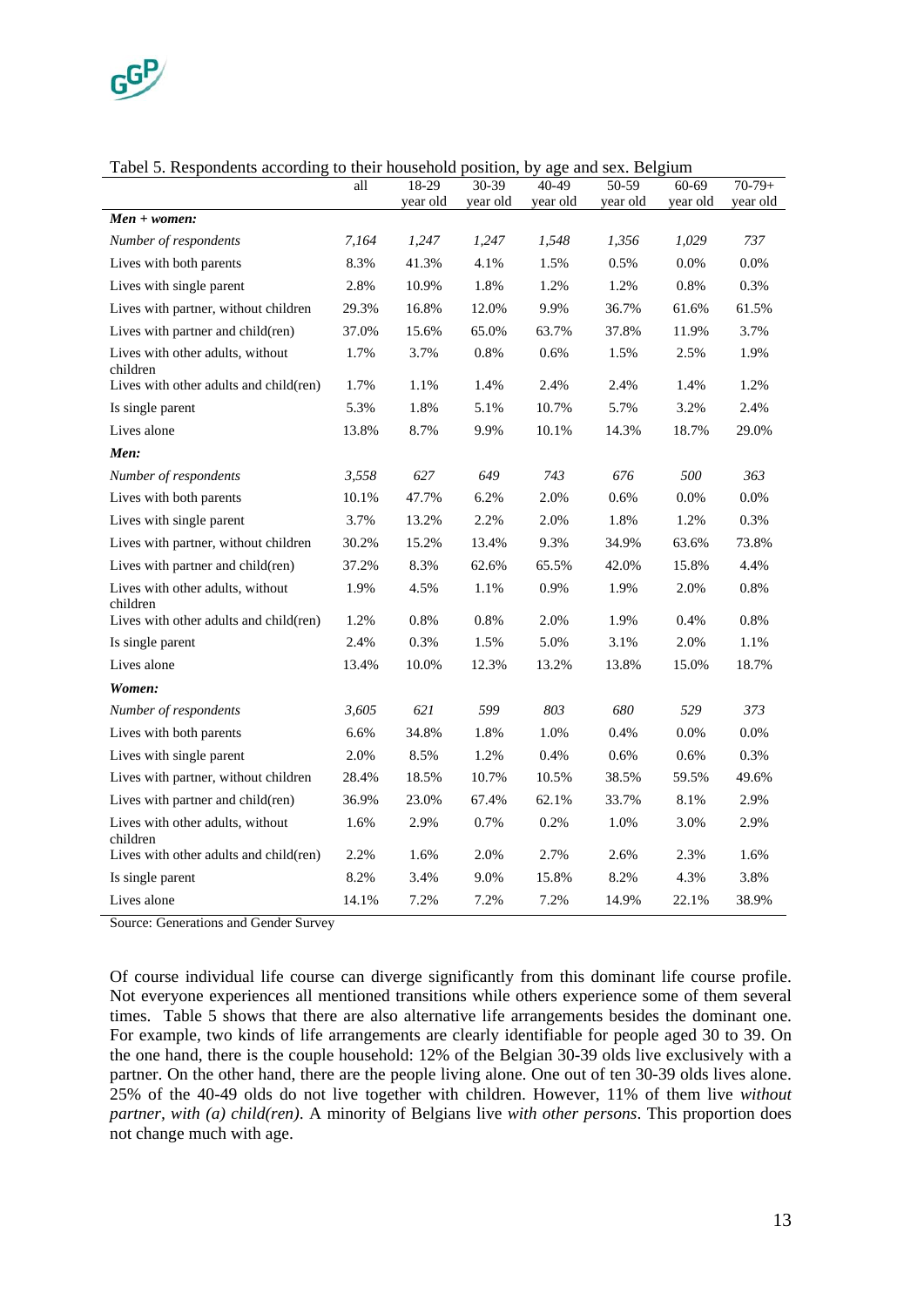

The living arrangements of men and women may be strongly different (figure 2; table 5). The greatest differences are observed at the end of life.



## Fig. 2. Household position of men and women, by age group. Belgium

Men live longer *at the parental home* than women: 61% of young adult men and 43% of young adult women live at the parental home. Long studying is one reason to continue living at the parental home. Often there are also financial reasons. Because of the expensive housing market going to live apart mostly means a decrease in the standard of living. Moreover, the mother continues to do a large part of the household work ('Hotel Mummy'). Small families and large houses contribute to living longer at the parental home. Only few life style standards are imposed; parents have a more tolerant attitude toward their children and vice versa. Therefore, the wish for autonomy no longer conflicts with living at the parental home (Elchardus e.a., 2007).

Young adult women more often live together *with a partner*. They also more often have a child or children in their household. The women aged 30 to 39 also more often live together *with a partner and children* than men of the same age. Family formation and childbearing also occurs at younger age for women. Given the age difference between the partners, men start a family with a two to three year gap (Lodewijckx, 2008). Men live more often with a partner than women in the 40-49 and 50-59 age groups. 77% of the men aged 50 to 59 live in a household with a partner, against 72% of the women. After divorce or separation men more often remarry or go to live with a new partner than women (Corijn, 2005).

Non-marital cohabitation has become more and more popular in the past decades. For many Belgians marriage is no longer a prerequisite to having children (Lodewijckx, 2008; Deboosere e.a., 2009). Table 5 does not distinguish "marital" and "non-marital" cohabitation but GGS allows further investigating it.

A striking difference between men and women in middle age is the share of single parents. There are more single mothers than single fathers. 16% of the women aged 40 to 49 are single mothers whereas 5% of the men of the same age are single fathers. Divorce and separation as well as

Source: Generations and Gender Survey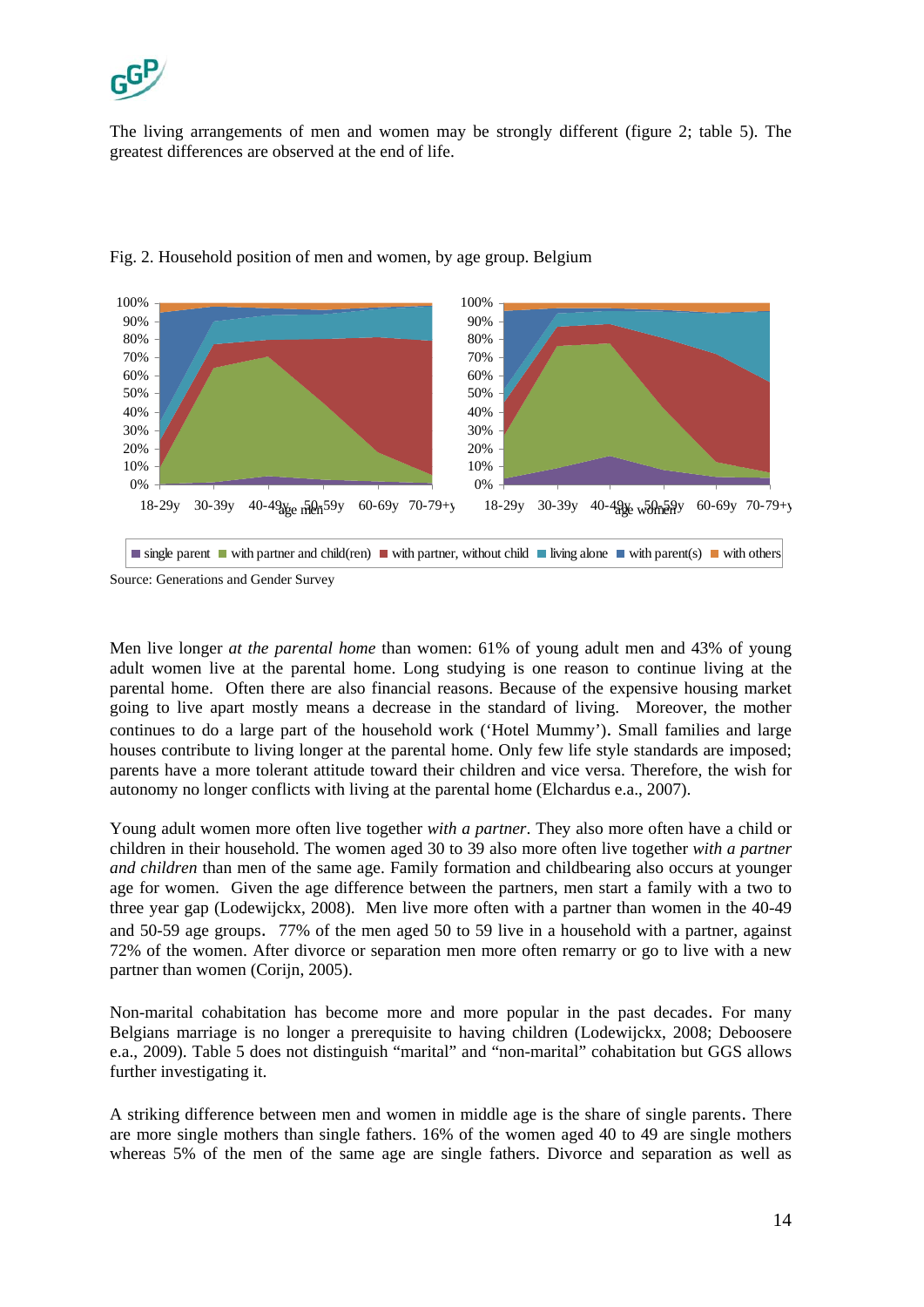

(official) custody of the children to the mother are the main explanations for this difference between men and women. GGS allows studying shared parenting.

Separation and divorce often go hand in hand with temporarily *living alone* and when children are involved in the separation, it is mostly the father who lives alone. About 13% of men aged 30 to 49 live alone against 7% of women. Young adult men also live more often alone than women of the same age. Divorce or separation can also be an explanation but we know that in 1990 young Flemish men started to live alone proportionally more often than women after leaving the parental home (Corijn, 1995). GGS can show whether this behaviour amplifies with time and whether this pattern occurs in the three regions. In old age, the death of the partner is the main cause for living alone. This factor is much more important for women than for men because men live on average shorter than women and because men are on average a few years older than their partner. Moereover, old women remarry less often than old men do (Corijn, 2005). 15% of the men aged 60 to 69 live alone against 22% of the women. Among 70-79 year-olds, the difference between both sexes is even greater: 20% of the men and 39% of the women live alone.

Old men live more often *with their partner* than women of the same age. So, 79% of the men aged 60 to 69 in Belgium have a partner against 68% of the women of the same age. In the 70-79 age group the difference between both sexes is even greater (78% and 53%). Many men remain indeed married until death.

In old age, a part of the population live *with* one or more (adult) *children* (8% of the women and 6% of the men aged 70 to 79). GGS allows investigating why those elderly people live together with their children. Do those elderly people need care?

### **6. Household size**

The 40-49 olds live on average in the largest households: 3.44 persons per household (table 6; figure 3). The average number of persons per household strongly declines among older age groups. The decrease is greater for women than for men: from 3.5 persons per household on average for women aged 40 to 49 to 1.7 person per household for women aged 70 to 79 versus from 3.4 to 1.9 for men.

The differences in household size according to sex and age are indeed related to the differences in living arrangements that we just discussed. Among young adults, differences in household size between sexes are not really significant. An equal household size may however be associated with different living arrangements. About four young adult men and women out of ten live in a household of at least four persons. They are for the most part young people who are still living at the parental home. 26% of the men and 29% of the women aged 18 to 29 live in a three-person household. Most of these men still live at the parental home. But about half of the young adult women who live in a three-person household live together with a partner and a child. Nearly a quarter of the young adult men and women live in a two-person household. The majority of those young adults live together with a partner, but there are here also differences between the sexes as regards living at the parental home: 24% of the young adult men in a two-person household live with a single parent whereas this share amounts to 12% among women. As previously stated, 10% of the young adult men and 7% of the young adult women live in a one-person household.

Because of the birth of one or more children, the proportion of people living in a two-person household declines from the age of 30 and is compensated by a higher proportion of people living in larger households. Moreover, this decline is also caused by people who divorce and go to live alone. From the 50-59 age group the proportion of people living in a two-person household is on the rise again because more and more persons in middle age enter the 'empty nest' period. From the age of 50, the proportion of people living in a four-or-more-person household declines. This is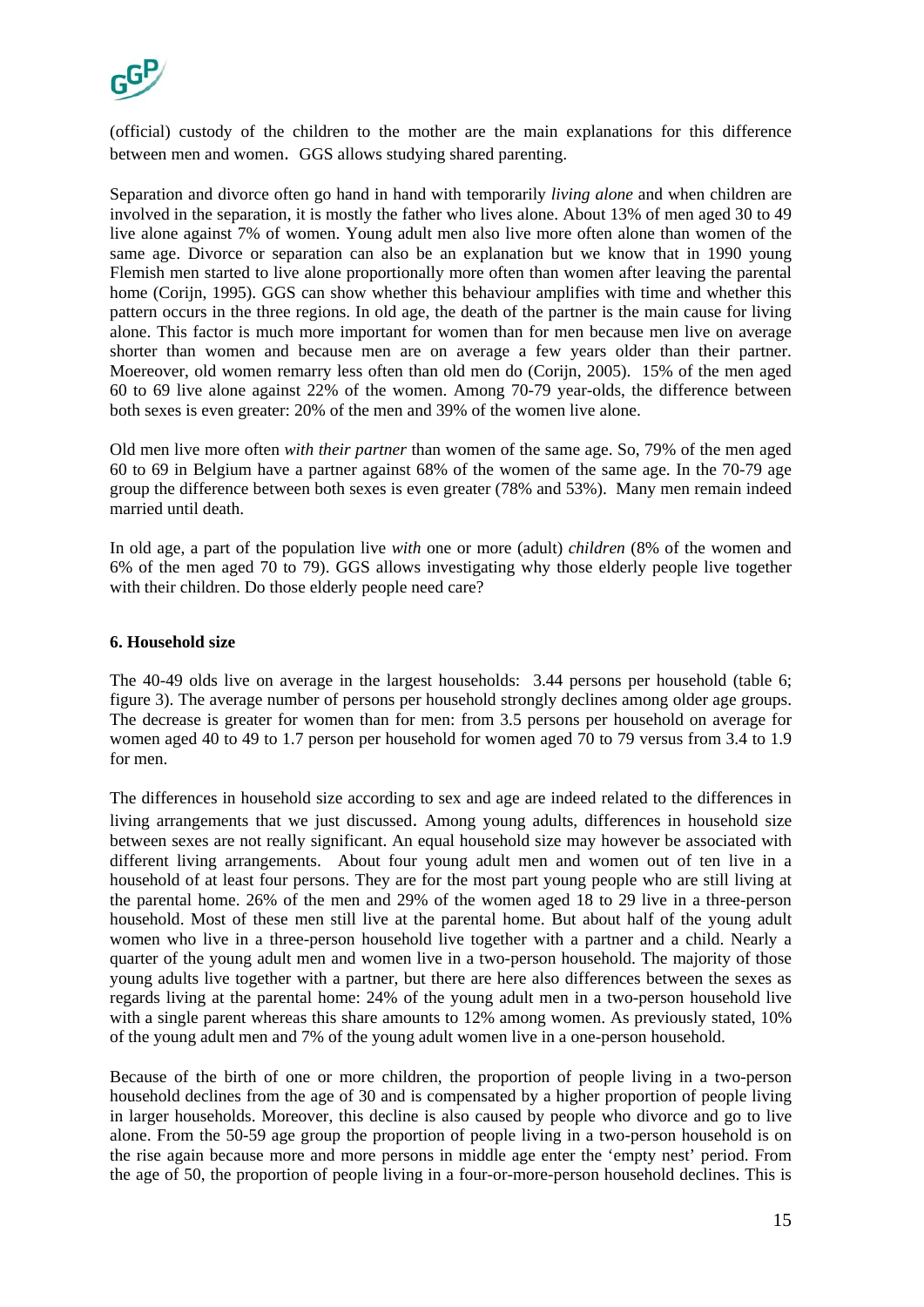

the consequence of either a son or a daughter leaving the parental home which turns a four-person household into a three-person household or of divorce or separation which generates a one-parent family to which two children belong. Men and women aged 30 to 59 follow a quite similar pattern but changes in living arrangements and household size occur at a little earlier age among women.

Proportionally few elderly people live in large households because children have left home and because elderly people living at a son's or daughter's home is not common in Belgium (Lodewijckx, 2004). The large majority of the elderly people live with their partner in a two-person household. Among men this proportion increases until the age of 70 and over but decreases among women after the age of 60 to 69. The proportion of people living alone increases among the elderly people, mostly because of the death of the partner. At the age of 70 and over, the proportion of women living in a one-person household is twice as high as that of men living in households of the same size.



Fig. 3. Household size of men and women, by age group (% and average household size). Belgium

Source: Generations and Gender Survey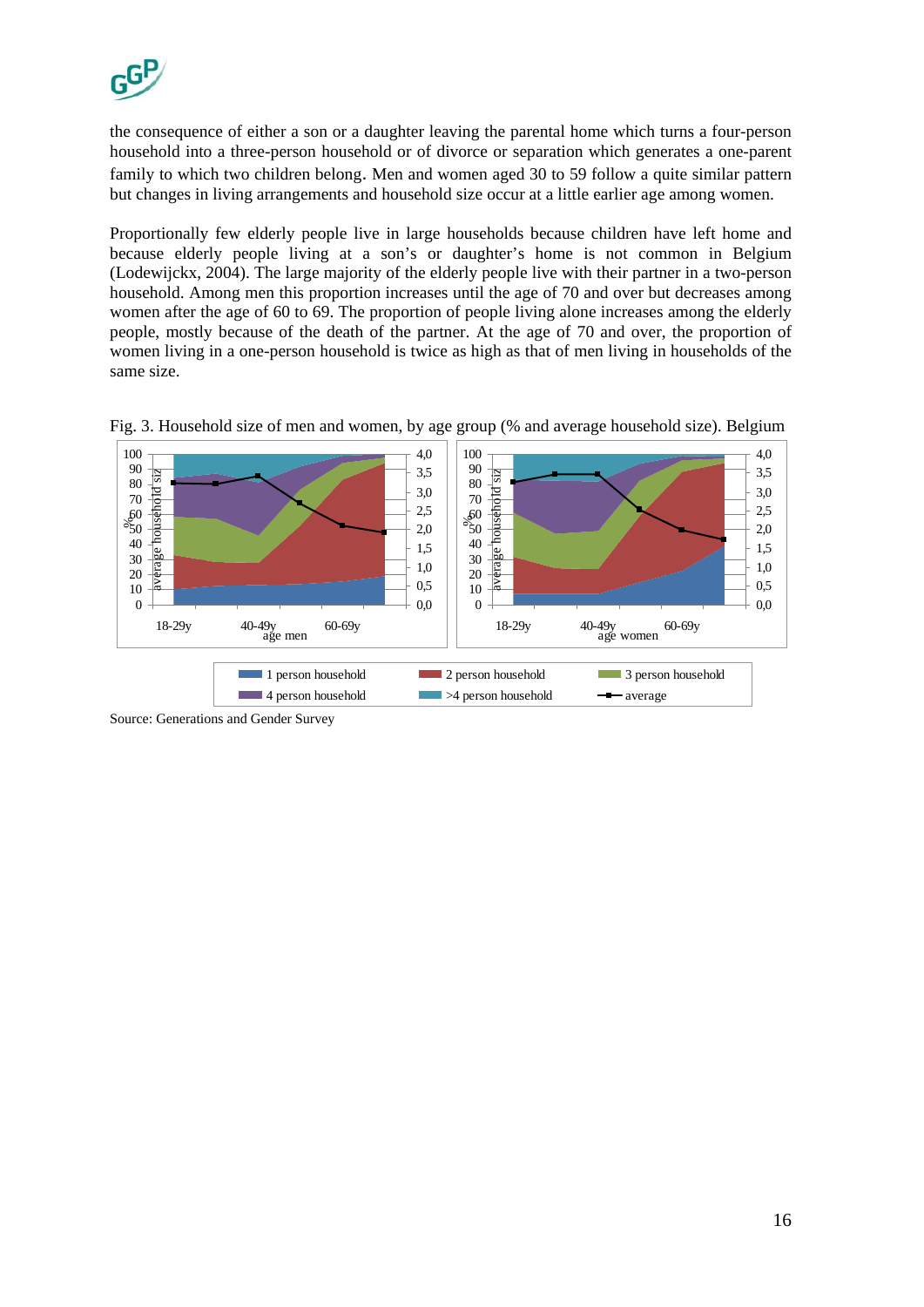

### Tabel 6. Household size of the respondents, by age and sex. Belgium

|                                  | all   | 18-29     | 30-39     | 40-49          | 50-59          | 60-69          | $70-79+$       |
|----------------------------------|-------|-----------|-----------|----------------|----------------|----------------|----------------|
|                                  |       | years old | years old | years old      | years old      | years old      | year old       |
| $Men + women$ :                  |       |           |           |                |                |                |                |
| Number of respondents:           | 7,163 | 1,248     | 1,247     | 1,548          | 1,356          | 1,028          | 737            |
| Number of persons per household: |       |           |           |                |                |                |                |
| Average                          | 2.86  | 3.25      | 3.32      | 3.44           | 2.61           | 2.03           | 1.81           |
| median                           | 3     | 3         | 3         | $\overline{4}$ | $\overline{2}$ | $\overline{2}$ | $\overline{2}$ |
| % living in a:                   |       |           |           |                |                |                |                |
| 1-person household               | 13.8% | 8.6%      | 9.9%      | 10.1%          | 14.3%          | 18.7%          | 29.0%          |
| 2-person household               | 34.4% | 23.6%     | 16.4%     | 15.4%          | 41.5%          | 66.7%          | 65.1%          |
| 3-person household               | 20.2% | 27.4%     | 26.1%     | 21.8%          | 23.5%          | 9.7%           | 3.4%           |
| 4-person household               | 20.3% | 23.8%     | 32.4%     | 34.1%          | 13.1%          | 3.6%           | 1.5%           |
| 5-person household               | 7.9%  | 11.1%     | 11.2%     | 12.6%          | 5.7%           | 0.8%           | 0.5%           |
| 6-person household               | 2.2%  | 3.0%      | 2.7%      | 4.1%           | 1.3%           | 0.3%           | 0.1%           |
| >6-person household              | 1.2%  | 2.4%      | 1.3%      | 1.9%           | 0.7%           | 0.2%           | 0.3%           |
| Men:                             |       |           |           |                |                |                |                |
| Number of respondents:           | 3,558 | 627       | 649       | 744            | 675            | 499            | 363            |
| Number of persons per household: |       |           |           |                |                |                |                |
| Average                          | 2.87  | 3.23      | 3.19      | 3.41           | 2.69           | 2.10           | 1.90           |
| median                           | 3     | 3         | 3         | $\overline{4}$ | $\overline{2}$ | $\overline{2}$ | $\mathbf{2}$   |
| % living in a:                   |       |           |           |                |                |                |                |
| 1-person household               | 13.4% | 10.0%     | 12.3%     | 13.2%          | 13.8%          | 15.1%          | 18.7%          |
| 2-person household               | 34.4% | 22.8%     | 16.0%     | 14.2%          | 38.8%          | 67.7%          | 75.2%          |
| 3-person household               | 20.2% | 25.6%     | 29.0%     | 18.3%          | 23.9%          | 11.6%          | 3.9%           |
| 4-person household               | 21.0% | 25.8%     | 29.6%     | 35.4%          | 15.1%          | 4.2%           | 1.9%           |
| 5-person household               | 7.7%  | 11.0%     | 10.3%     | 12.5%          | 6.1%           | 1.0%           | 0.0%           |
| 6-person household               | 1.9%  | 2.2%      | 1.7%      | 4.3%           | 1.3%           | 0.4%           | 0.0%           |
| >6-person household              | 1.3%  | 2.5%      | 1.1%      | 2.1%           | 1.0%           | $0.0\%$        | 0.3%           |
| Women:                           |       |           |           |                |                |                |                |
| Number of respondents:           | 3,605 | 621       | 598       | 803            | 681            | 528            | 374            |
| Number of persons per household: |       |           |           |                |                |                |                |
| Average                          | 2.85  | 3.26      | 3.46      | 3.46           | 2.52           | 1.97           | 1.72           |
| median                           | 3     | 3         | 4         | 4              | $\overline{2}$ | $\overline{c}$ | $\overline{c}$ |
| % living in a:                   |       |           |           |                |                |                |                |
| 1-person household               | 14.1% | 7.2%      | 7.2%      | 7.2%           | 14.8%          | 22.2%          | 38.9%          |
| 2-person household               | 34.4% | 24.5%     | 16.9%     | 16.5%          | 44.2%          | 65.9%          | 55.5%          |
| 3-person household               | 20.3% | 29.3%     | 23.0%     | 25.1%          | 23.2%          | 7.8%           | 2.9%           |
| 4-person household               | 19.6% | 21.7%     | 35.2%     | 32.9%          | 11.0%          | 3.0%           | 1.1%           |
| 5-person household               | 8.0%  | 11.4%     | 12.2%     | 12.7%          | 5.3%           | 0.6%           | 1.1%           |
| 6-person household               | 2.4%  | 3.7%      | 4.0%      | 3.9%           | 1.2%           | 0.2%           | 0.3%           |
| >6-person household              | 1.1%  | 2.1%      | 1.5%      | 1.7%           | 0.3%           | 0.4%           | 0.3%           |

Source: Generations and Gender Survey

## **7. Survey data supplement administrative data**

Administrative data are deficient once relations between persons can no longer be identified through administratively relevant categories. It has long time been the case for non-marital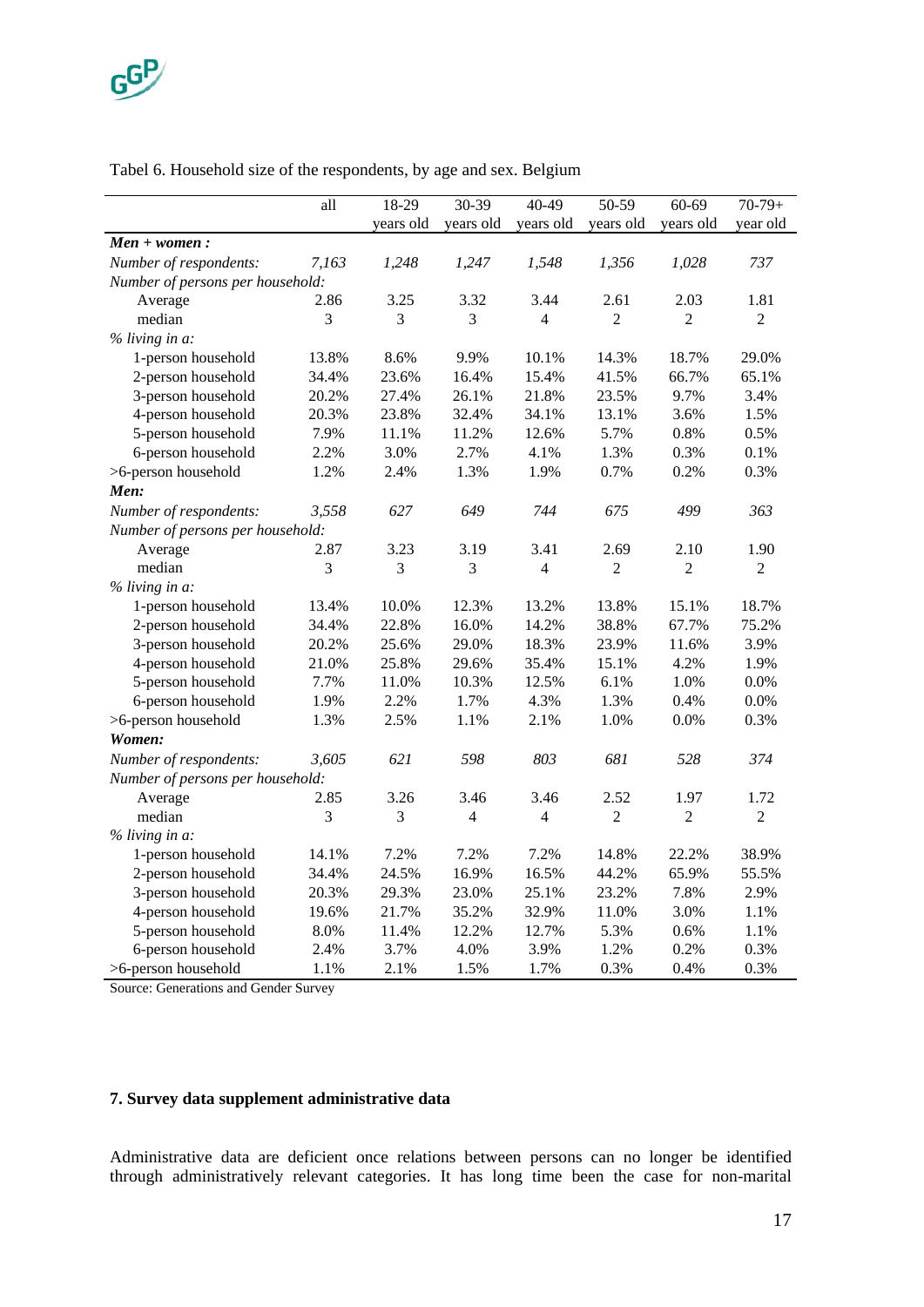

cohabitation. By matching civil status and actual place of residence it was however possible to make a partial assessment of non-marital cohabitation on the basis of administrative data. But the comparison between survey data and reprocessed administrative data has shown that non-marital cohabitation has been under-estimated until the 90s when only the official address was taken into account. Young people were often still registered as living at the parental home while they had actually already moved in with a partner who was registered as living alone. Older cohabiting partners often kept two addresses for several reasons. According to GGS one out of five (19%) couple is unmarried among cohabiting partners. There are however significant differences according to age. Table 7 shows the percent distribution by partner status within each age group for all respondents broken down by sex. If we limit ourselves to the first two rows, the married and unmarried cohabiting partners, we can see that among the persons in their twenties, two thirds of the men and half of the women are not married with the partners with whom they are living. This proportion still amounts to more than 30% of people in their thirties. Among people in their forties, those figures are down to 17% of the cohabiting women and 15% of the cohabiting men.

At least equally interesting are the LAT relationships. 'LAT relationships', an acronym for "Living apart together", was used for the first time in the late 1970s, probably in an article of a Dutch newspaper (Haskey, 2005). Meanwhile the term has gained notoriety among the general public and the phenomenon has already been thoroughly studied in several countries, especially in North Western Europe and the Anglo-Saxon world (Strohm e.a., 2009). GGS shows that not less than 9.6% of the respondents have a LAT relationship. If we limit ourselves to the persons having a partner relationship, this figure goes up to 12%.

|       |              | 18-29 | 30-39 | 40-49 | 50-59 | 60-69 | 70-79 |
|-------|--------------|-------|-------|-------|-------|-------|-------|
| Men   | married      | 8%    | 53%   | 66%   | 71%   | 77%   | 75%   |
|       | cohabiting   | 18%   | 24%   | 11%   | 8%    | 5%    | 4%    |
|       | LAT          | 30%   | 6%    | 7%    | 8%    | 4%    | 4%    |
|       | Living alone | 44%   | 18%   | 16%   | 13%   | 15%   | 18%   |
| Women | married      | 20%   | 54%   | 61%   | 66%   | 65%   | 52%   |
|       | cohabiting   | 24%   | 27%   | 13%   | 7%    | 4%    | 2%    |
|       | <b>LAT</b>   | 27%   | 6%    | 8%    | 5%    | 3%    | 2%    |
|       | Living alone | 29%   | 14%   | 18%   | 22%   | 28%   | 44%   |

Table 7. Percent distribution of partner relationship status, among 18-79 olds in Belgium

Source: Generations and Gender Survey

All authors agree that the term LAT relationships, also called "non-residential partnership" (Castro-Martin e.a., 2008) can cover relationships of very different nature according to the phase within the dating process and the motives behind them. Among young people, it is often an intermediate stage until their financial and material means allow them to live together. In budding relationships, it is often a stage during which one of both partners adopts a wait-and-see attitude before making a definitive commitment and deciding to cohabit (Régnier-Loilier e.a., 2009). The number of LAT relationships, especially at older ages, indicates however that a new kind of common life is arising which holds a special place in life course and which is consciously chosen. Two conditions must be met for people to engage increasingly in LAT relationships: a sufficiently high prosperity level so that people can afford to keep two houses for a long time (at least for people who don not live at the parental home) and a change in family values so that new kinds of relationships become socially accepted.

Several measurement points over a certain period of time will be necessary before concluding that there is an increase in Belgium. 2,462 parents living at home have been surveyed for the LOVO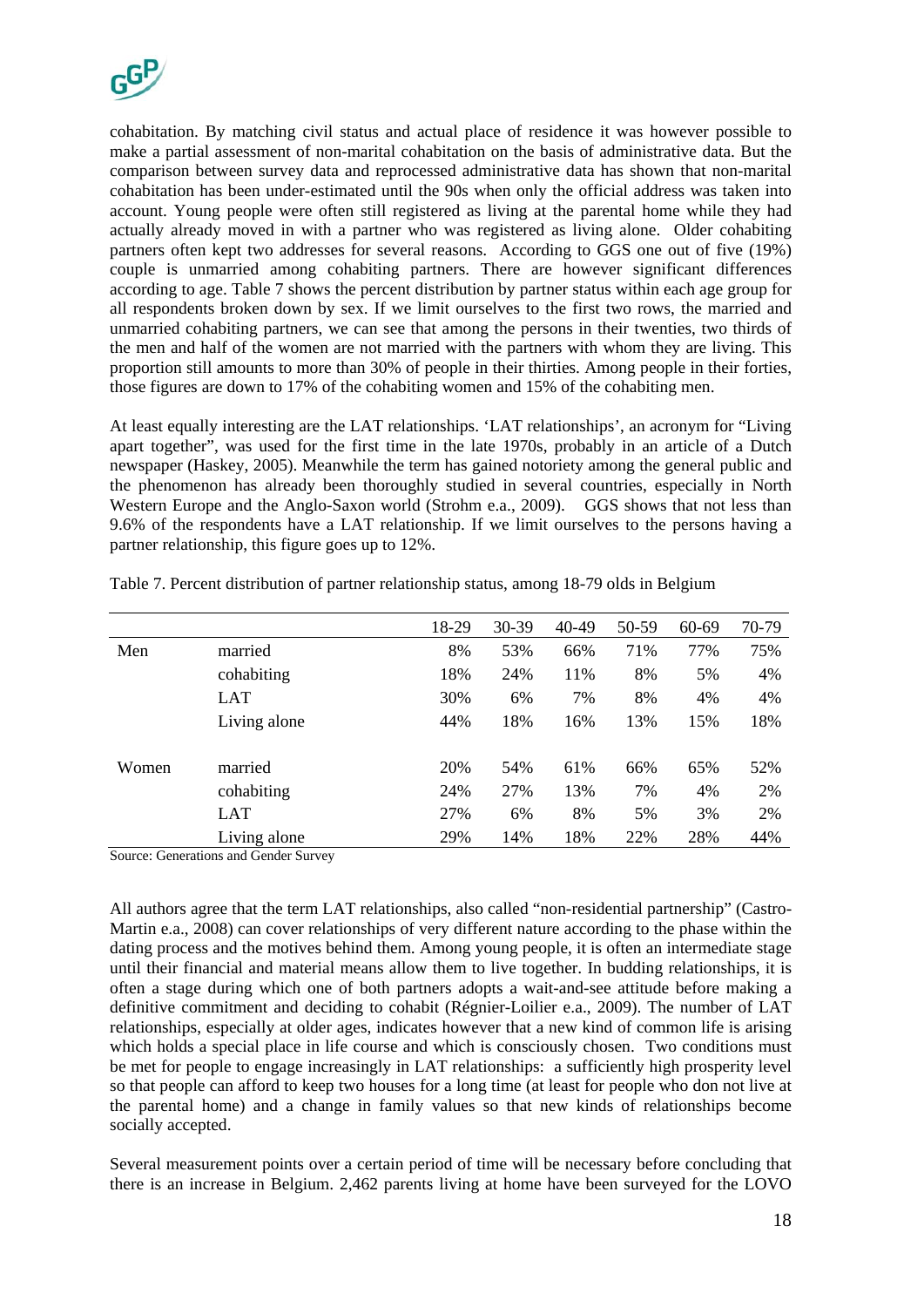

study<sup>[8](#page-18-0)</sup> (2001-2002). LAT relationships were one of the items. However, LOVO was limited to people aged 55 and over and who lived in Flanders. The LOVO study shows that 11% of the men and 3% of the women who do not live with a partner have a LAT relationship (Jacobs e.a., 2004). The approach here is similar to that of de Jong Gierveld in a paper of 2004 on repartnering among seniors (de Jong Gierveld, 2004). If we take a comparable numerator and denominator for the GSS data, the figures appear to have risen substantially among elderly persons over the last decade. In table 8 we compare the number of LAT relationships with all persons who do not live together with a partner. In this table, we provide, for every region and age group, the percentage of LAT relationships among the total number of persons of the same region and age group who do not live together with a partner. 25% of the men in their thirties living in Brussels have a LAT relationship against 20% in Flanders and 31% in Wallonia. Given the sample variation, the percentages between regions are very comparable. The percentage LAT relationships among women in their thirties is significantly lower in Brussels. Figures are also very comparable between regions and sexes for people in their forties. Above the age of 50, several significant differences emerge between men and women. This is also related to differences in mortality rates between men and women which make that their are much less men available than women as the age rises while, on the contrary, the number of widows, and therefore the number women living alone, increases much stronger than the number of widowers. At older ages, LAT relationships are more popular among people living alone in Flanders than in the other two regions. We must however be cautious in interpretation given the smaller numbers and the great volatility of the percentages.

|        |                 | 18-29 | 30-39 | 40-49 | 50-59 | 60-69 | 70-79 |
|--------|-----------------|-------|-------|-------|-------|-------|-------|
| Men:   | <b>Brussels</b> | 26    | 25    | 33    | 40    | 30    | 14    |
|        | <b>Flanders</b> | 46    | 20    | 25    | 37    | 20    | 23    |
|        | Wallonia        | 39    | 31    | 35    | 38    | 17    | 12    |
| Women: | <b>Brussels</b> | 44    | 14    | 34    | 9     | 12    | 0     |
|        | <b>Flanders</b> | 50    | 29    | 30    | 15    | 15    | 8     |
|        | Wallonia        | 45    | 35    | 29    | 22    |       |       |

Table 8: % LAT relationships among people who do not live together with a partner.

Source: Generations and Gender Survey - *Italics: cellen met minder dan 20 observaties*

As Régnier-Loilier and colleagues state, we can look at LAT relationships from the point of view of either singles or partner relationships. For singles, regardless of whether they have been married before or they have been widowed or are separated, the LAT relationship is considered as a transition to a new relationship or as a specific choice to enter a relationship as a single.

Table 9, which shows the number of LAT relationships compared to the total number of partner relationships, gives a somewhat different picture. For some age groups the percentages between regions tend to be more variable. In Flanders, only 5% of the men who have a partner have a LAT relationship. This figure amounts to 11% in Wallonia and 14% in Brussels. In general, Brussels and Wallonia account for higher percentages than Flanders. Obviously, the proportions of single persons or cohabiting partners in every region also partly explain these differences.

Table 9: % LAT relationships in the total number of persons having a partner relationship

|      |                 | 18-29 | 30-39 | 40-49 | 50-59 | $60 - 69$ | 70-79 |
|------|-----------------|-------|-------|-------|-------|-----------|-------|
| Men: | <b>Brussels</b> |       |       |       |       |           | ο     |
|      | <b>Flanders</b> | 56    |       |       |       |           |       |

<span id="page-18-0"></span><sup>8</sup> 'http://aps.vlaanderen.be/cbgs/

1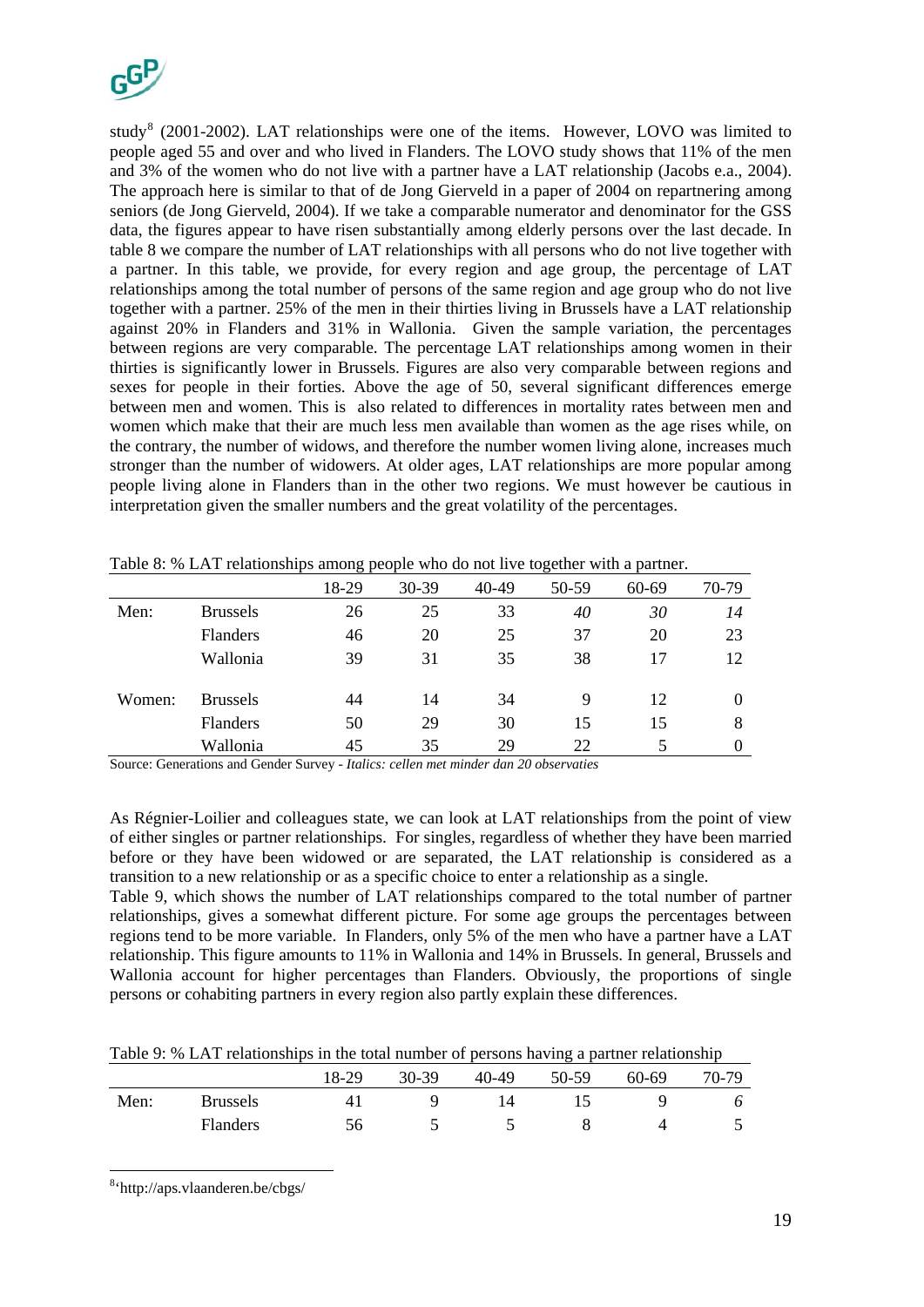

|        | Wallonia                                                                            | 55 |    |   |  |
|--------|-------------------------------------------------------------------------------------|----|----|---|--|
| Women: | <b>Brussels</b>                                                                     | 33 | 18 | Ю |  |
|        | <b>Flanders</b>                                                                     | 40 |    |   |  |
|        | Wallonia                                                                            | 35 |    |   |  |
|        | Course Consertions and Cander Curvey, Italian Calle with Legathere 20 shappeneticus |    |    |   |  |

Source: Generations and Gender Survey - *Italics: Cells with less than 20 observations*

The data collected through the Generations and Gender Surveys are also a rich source of new material to better understand the development of LAT relationships (Vikat e.a., 2007). The GGS questions allow identifying the underlying motivations and wishes and comparing the evolution in Belgium with that in neighbouring countries. The wealth of collected data makes it possible to conduct much new research. We limit ourselves here to some general figures.

To the question whether they do not live together with their partner by deliberate choice or because of the circumstances 39% of the respondents answer that it is a deliberate choice and 46% that both partners live at their own place of residence because of the circumstances. Table 10 shows the reasons why people choose a LAT relationship, broken down by region, sex and age group.

|                 |                                     | Men      |                | Women          |          |
|-----------------|-------------------------------------|----------|----------------|----------------|----------|
|                 |                                     | 18-39    | 40-79          | 18-39          | 40-79    |
| <b>Brussels</b> | I want to live apart                | 10       | 22             | $\Omega$       | 33       |
|                 | My partner and I want to live apart | 25       | 39             | 20             | 20       |
|                 | My partner wants to live apart      | 5        | $\Omega$       | $\Omega$       | $\Omega$ |
|                 | Circumstances oblige us             | 45       | 28             | 65             | 47       |
|                 | Other reason                        | 15       | 11             | 15             | $\Omega$ |
|                 |                                     | 100      | 100            | 100            | 100      |
| Flanders        | I want to live apart                | 10       | 21             | 25             | 41       |
|                 | My partner and I want to live apart | 10       | 17             | 19             | 11       |
|                 | My partner wants to live apart      | 1        | $\overline{2}$ | $\Omega$       | 3        |
|                 | Circumstances oblige us             | 57       | 48             | 35             | 39       |
|                 | Other reason                        | 21       | 13             | 21             | 5        |
|                 |                                     | 100      | 100            | 100            | 100      |
| Wallonia        | I want to live apart                | 8        | 24             | 20             | 33       |
|                 | My partner and I want to live apart | 11       | 25             | 18             | 26       |
|                 | My partner wants to live apart      | $\Omega$ | 4              | $\overline{2}$ | 3        |
|                 | Circumstances oblige us             | 64       | 40             | 48             | 33       |
|                 | Other reason                        | 18       | 7              | 12             | 5        |
|                 |                                     | 100      | 100            | 100            | 100      |

Table 10: Reasons to have a LAT relationship, by age group, sex and region (%)

Source: Generations and Gender Survey

The breakdown by age shows that above the age of 40, deliberate choice is the main reason to develop a LAT relationship, for both men and women and in the three regions. What is striking is that, in general, this choice is quite rarely made by the partner. People answer nearly in the same proportion that it is their own choice or a choice made in consultation with their partner. It is not clear to what extent self-persuasion, social acceptance and other motivations have an influence here. The outcome would be perhaps different if we interviewed the partner. The high percentage of people "choosing" a LAT relationship must be nuanced. When we further investigate the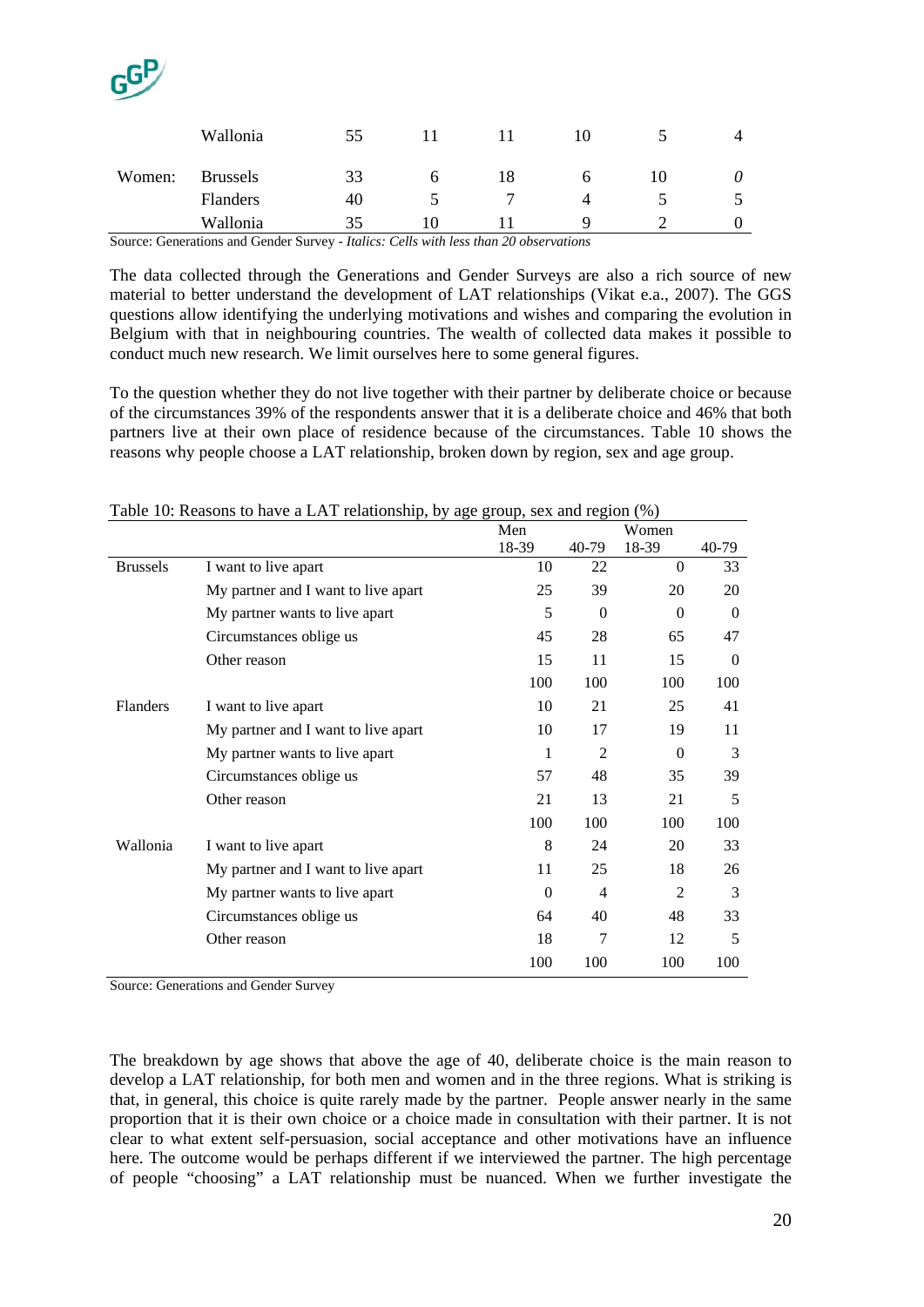

motivations of this deliberate choice, it appears that one third of the respondents declare that they choose this pattern because they or their partner wanted to keep their freedom. They also often declare that it is a common choice. A second group, which represents about two thirds of the persons who have chosen to have a LAT relationship, declare that they did so because "they did not feel ready yet to live together". A last group has made this choice for another reason, mostly because of the children of for financial reasons. Further investigation on the basis of the GGS data would certainly be useful. The motivations to develop a LAT relationship en the characteristics of those couples would indeed help analysing whether this kind of common life will become more widespread. Consequences are not negligible for the housing market or the mobility for example.

What is at least as interesting is to investigate what is the life plan of single persons who live alone and have no partner relationship. A large group, especially old respondents, declares that they have no intention to live together with a partner in the future. Is it a sign of withdrawal into oneself or a more complex phenomenon? To what extent are family bonds (with children and grandchildren for example) created? Is there an isolation problem? Do some elderly people prefer engaging in a LAT relationship to cohabitating again because LAT relationships are socially accepted and generally adopted? What are the consequences of those choices on well-being of these people? What is the impact on society in the context of the ageing of the population?

The material that has been collected during the first wave of the *Generations and Gender Programme* opens many opportunities to further investigate the above mentioned issues*.* A comparison with foreign countries can be very interesting. Using standardized questionnaires for this international project allows carrying out comparative studies which can help us getting a better understanding of these issues. The fact that GGP is constructed as a panel study is even more important. Interviewing the same persons within three year can shed completely new light on the evolution of the facts and on the motivations and consequences of the choices that are made.

#### **Literature**

- Cantillon, B., G. Verbist, V. De Maesschalck (2004) De sociaal-economische positie van eenoudergezinnen. *OVERWERK* Tijdschrift van het Steunpunt WAV 1-2/2004, 139-143
- Castro-Martin, T., Domínguez-Folgueras, M., & Martín-García, T. (2008) Not truly partnerless: Non-Residential partnerships and retreat from marriage in spain. *Demographic Research*, 18(16), 443-468. doi:pdf/10.1111/j.1741-3737.2006.00354.x
- Corijn, M. (1995) *De overgang naar volwassenheid in Vlaanderen. Resultaten van het NEGO Vonderzoek*. Brussel. CBGS-Monografie, 1
- Corijn, M. (2005) *Huwen, uit de echt scheiden en hertrouwen in België en in het Vlaamse Gewest. Een analyse op basis van Rijksregistergegevens*. CBGS-Werkdocument, 5
- Corijn, M. (2009) *Gezondheid en gezondheidsgedrag in het Vlaamse Gewest: verschillen naargelang het huishoudtype.*SVR-Rapport, 209/1
- Deboosere, P., S. Demarest, V. Lorant, P-J. Miermans, M-I. Portet, H. Van Oyen (2006) *Gezondheid en mantelzorg*. Sociaal-Economische Enquête 2001 Monografieën. FOD, Economie, 2006/1
- Deboosere, P., R. Lesthaeghe, J. Surkyn, D. Willaert, P-M. Boulanger, A. Lambert, L. Lohlé-Tart (2009) *Huishoudens en gezinnen in België*. Sociaal-Economische Enquête 2001 Monografie nr.4, FOD Economie
- de Jong Gierveld. (2004) Remarriage, unmarried cohabitation, living apart together: Partner relationships following bereavement or divorce. *Journal of Marriage and Family*, 66(1), 236- 243. Retrieved from http://www.jstor.org/stable/3599878
- De Koker, B. (2006) *Mantelzorg binnen het huishouden. In: Jacobs, T., E. Lodewijckx (red.) Grenzen aan mantelzorg. Sociaaldemografische hypothesen over de toekomst van de zorg.*CBGS-Publicaties. Garant. Pp. 115-142